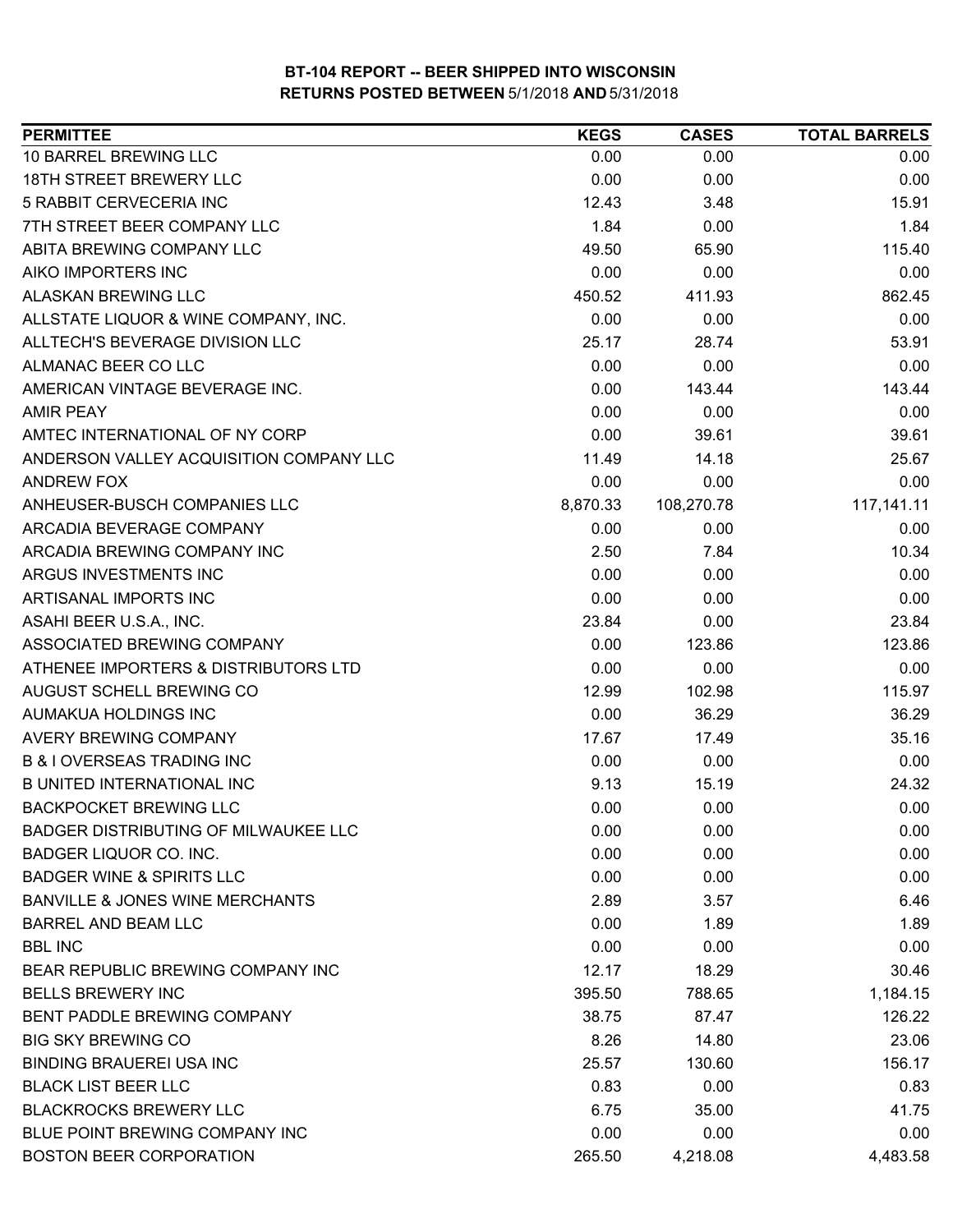| <b>PERMITTEE</b>                        | <b>KEGS</b> | <b>CASES</b> | <b>TOTAL BARRELS</b> |
|-----------------------------------------|-------------|--------------|----------------------|
| <b>BOULDER BEER INC</b>                 | 14.17       | 12.63        | 26.80                |
| BRAU BROTHERS BREWING COMPANY, LLC      | 0.00        | 0.00         | 0.00                 |
| BREAKTHRU BEVERAGE GROUP LLC            | 0.00        | 0.00         | 0.00                 |
| BREAKTHRU BEVERAGE GROUP LLC            | 0.00        | 0.00         | 0.00                 |
| BREAKTHRU BEVERAGE WISCONSIN NORTH LLC  | 0.00        | 0.00         | 0.00                 |
| BRECKENRIDGE BREWERY LLC                | 0.00        | 0.00         | 0.00                 |
| <b>BRIAN EWING</b>                      | 20.01       | 69.33        | 89.34                |
| BROWN-FORMAN CORPORATION                | 0.00        | 366.99       | 366.99               |
| <b>BUFFALO CREEK BREWING LLC</b>        | 0.00        | 0.00         | 0.00                 |
| BUR OAK BREWING COMPANY LLC             | 0.00        | 0.00         | 0.00                 |
| <b>BURNING BROTHERS BREWING LLC</b>     | 0.00        | 11.62        | 11.62                |
| C.J.W., INC.                            | 0.00        | 0.00         | 0.00                 |
| CANAL STREET BREWING CO LLC             | 201.25      | 1,293.14     | 1,494.39             |
| CAPITOL-HUSTING COMPANY, INC.           | 0.00        | 0.00         | 0.00                 |
| <b>CAROLE MINOGUE</b>                   | 0.00        | 0.00         | 0.00                 |
| CARRIAGE HOUSE IMPORTS, LTD.            | 0.00        | 102.78       | 102.78               |
| CASCADE BREWING COMPANY LLC             | 0.00        | 0.00         | 0.00                 |
| CENTRAL BEER IMPORT & EXPORT INC        | 0.00        | 0.00         | 0.00                 |
| CHAS A BERNICK INC                      | 17.42       | 73.11        | 90.53                |
| CHAS A BERNICK INC                      | 32.34       | 23.93        | 56.27                |
| <b>CHATHAM IMPORTS INC</b>              | 0.00        | 0.00         | 0.00                 |
| CHICAGO BREW WERKS INC                  | 0.00        | 0.00         | 0.00                 |
| <b>CHRIS MICHNER</b>                    | 24.08       | 36.29        | 60.37                |
| <b>CHRISTIAN P SCHAEFER</b>             | 0.00        | 14.83        | 14.83                |
| CITY BREWING COMPANY, LLC               | 0.00        | 0.00         | 0.00                 |
| <b>CLASSIC BREWING COMPANY</b>          | 0.00        | 113.23       | 113.23               |
| COLD SPRING BREWING COMPANY             | 0.00        | 0.00         | 0.00                 |
| <b>COLLECTIVE ARTS USA LTD</b>          | 0.00        | 0.00         | 0.00                 |
| <b>COMEBACK BREWING INC</b>             | 0.00        | 0.00         | 0.00                 |
| CORONADO BREWING COMPANY INC            | 0.00        | 0.00         | 0.00                 |
| CRAFT BREW ALLIANCE INC                 | 0.00        | 0.00         | 0.00                 |
| <b>CRAFT IMPORTS LLC</b>                | 0.00        | 0.00         | 0.00                 |
| <b>CRAFT REVOLUTION LLC</b>             | 0.00        | 0.00         | 0.00                 |
| <b>CROWN IMPORTS LLC</b>                | 0.00        | 17,061.17    | 17,061.17            |
| <b>CUSTOM CALIFORNIA CRAFT BEER LLC</b> | 0.00        | 0.00         | 0.00                 |
| D&V INTERNATIONAL INC                   | 20.13       | 20.57        | 40.70                |
| DANNY RAKOVIC                           | 0.00        | 0.00         | 0.00                 |
| DAPPER BREWING COMPANY LLC              | 7.67        | 4.28         | 11.95                |
| DEAN DISTRIBUTING, INC.                 | 0.00        | 0.00         | 0.00                 |
| DEAN DISTRIBUTING, INC.                 | 0.00        | 0.00         | 0.00                 |
| <b>DEBORAH MARIE WINTER</b>             | 0.00        | 0.00         | 0.00                 |
| <b>DELIA E RODRIGUEZ</b>                | 0.00        | 0.00         | 0.00                 |
| DESCHUTES BREWERY INC                   | 135.11      | 252.58       | 387.69               |
| DESTIHL HOLDINGS LLC                    | 0.00        | 7.26         | 7.26                 |
| DETROIT RIVERTOWN BREWING LLC           | 10.00       | 18.29        | 28.29                |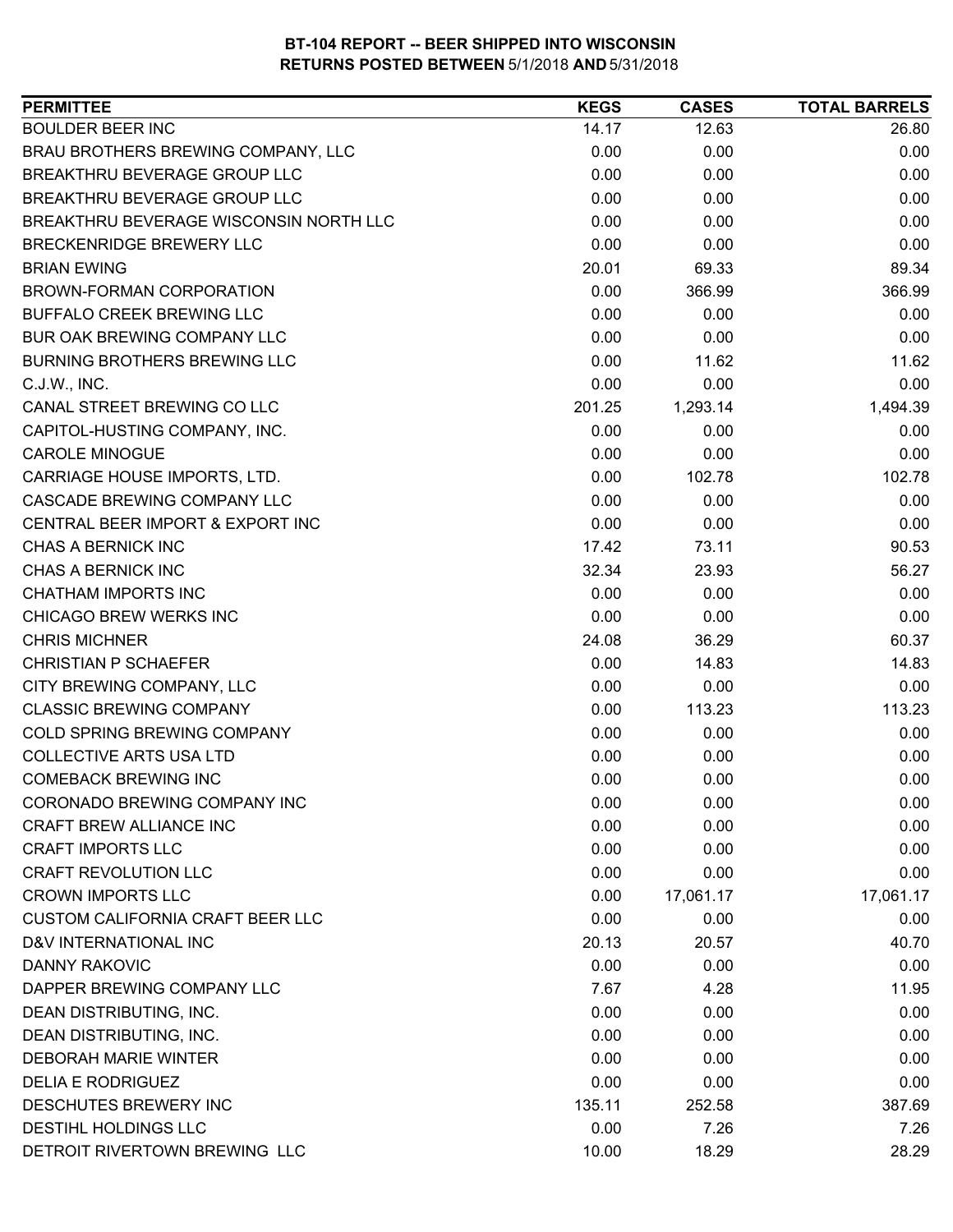| 2,892.74<br>3,570.64<br>DIAGEO BEER COMPANY USA<br>677.90<br>DISCOUNT LIQUOR, INC.<br>0.00<br>0.00<br>0.00<br>DOANE DISTRIBUTING, INC.<br>0.00<br>0.00<br>0.00<br>DOGFISH HEAD CRAFT BREWERY LLC<br>59.67<br>268.92<br>209.25<br>0.00<br>0.00<br>0.00<br>DOYNA LTD<br>53.22<br>186.57<br>DUVEL MOORTGAT USA LTD<br>133.35<br>E & J GALLO WINERY<br>0.00<br>64.23<br>64.23<br>0.00<br><b>EASTERN LIQUORS USA INC</b><br>0.00<br>0.00<br>0.00<br><b>EINSTOK BEER COMPANY LP</b><br>0.00<br>0.00<br>EL DORADO BEVERAGE CO<br>0.00<br>0.00<br>0.00<br>ELYSIAN BREWING COMPANY INC<br>0.00<br>0.00<br>0.00<br>EPIC BREWING COMPANY LLC<br>0.00<br>0.00<br>0.00<br>EPIC BREWING COMPANY LLC<br>21.75<br>72.79<br>51.04<br>FABIANO BROTHERS - WISCONSIN LLC<br>0.00<br>0.00<br>0.00<br><b>FAIR STATE BREWING COOPERATIVE</b><br>1.00<br>0.00<br>1.00<br>FINNEGANS BREW CO LLC<br>11.50<br>18.69<br>7.19<br>0.00<br>0.00<br>FLANIGAN DISTRIBUTING OF DOOR COUNTY, INC.<br>0.00<br>FLYING DOG BREWERY LLLP<br>0.00<br>28.74<br>28.74<br>FOUR SEASONS BEER DISTRIBUTORS INC<br>0.00<br>0.00<br>0.00<br>FRANK BEER SOUTH LLC<br>0.00<br>0.00<br>0.00<br>0.00<br>FRANK LIQUOR COMPANY, INC.<br>0.00<br>0.00<br>FRANK LIQUORS OF LA CROSSE, INC.<br>0.00<br>0.00<br>0.00<br>FRED R KARM JR<br>2.33<br>5.95<br>8.28<br>FULTON STREET BREWERY LLC<br>0.00<br>0.00<br>0.00<br><b>FUNKWERKS INC</b><br>0.00<br>0.00<br>0.00<br><b>G &amp; F DISTRIBUTING INC</b><br>0.00<br>0.00<br>0.00<br><b>G K SKAGGS INC</b><br>0.00<br>0.00<br>0.00<br><b>GARY'S CORPORATION OF OAK CREEK</b><br>0.00<br>0.00<br>0.00<br><b>GELOSO BEVERAGE GROUP LLC</b><br>0.00<br>0.00<br>0.00<br><b>GENERAL BEER DISTRIBUTORS CO.</b><br>0.00<br>0.00<br>0.00<br>GENERAL BEER-NORTHEAST INC<br>0.00<br>0.00<br>0.00<br>GENERAL BEER-NORTHWEST, INC.<br>0.00<br>0.00<br>0.00<br>GENERAL BEER-NORTHWEST, INC.<br>0.00<br>0.00<br>0.00<br><b>GENERAL BEVERAGE SALES CO.</b><br>0.00<br>0.00<br>0.00<br>GENERAL BEVERAGE SALES CO. -- OSHKOSH<br>0.00<br>0.00<br>0.00<br>GENERAL BEVERAGE SALES CO.-MILWAUKEE<br>0.00<br>0.00<br>0.00<br><b>GEORGE BOZIC JR</b><br>0.00<br>8.59<br>8.59<br><b>GFBC INC</b><br>0.00<br>0.00<br>0.00<br><b>GLOBAL VILLAGE IMPORTS LLC</b><br>0.00<br>0.00<br>0.00<br>98.83<br><b>GMB PARTNERS LLC</b><br>36.67<br>62.16<br><b>GREAT CENTRAL BREWING LLC</b><br>136.24<br>48.00<br>88.24<br><b>GREGORY S HARDMAN</b><br>0.00<br>0.00<br>0.00<br>0.00<br>0.00<br><b>GTBC LLC</b><br>0.00<br>H C FOODS CO LTD<br>0.00<br>0.00<br>0.00<br>HARDYWOOD PARK CRAFT BREWERY LLC<br>0.00<br>0.00<br>0.00 | <b>PERMITTEE</b> | <b>KEGS</b> | <b>CASES</b> | <b>TOTAL BARRELS</b> |
|-----------------------------------------------------------------------------------------------------------------------------------------------------------------------------------------------------------------------------------------------------------------------------------------------------------------------------------------------------------------------------------------------------------------------------------------------------------------------------------------------------------------------------------------------------------------------------------------------------------------------------------------------------------------------------------------------------------------------------------------------------------------------------------------------------------------------------------------------------------------------------------------------------------------------------------------------------------------------------------------------------------------------------------------------------------------------------------------------------------------------------------------------------------------------------------------------------------------------------------------------------------------------------------------------------------------------------------------------------------------------------------------------------------------------------------------------------------------------------------------------------------------------------------------------------------------------------------------------------------------------------------------------------------------------------------------------------------------------------------------------------------------------------------------------------------------------------------------------------------------------------------------------------------------------------------------------------------------------------------------------------------------------------------------------------------------------------------------------------------------------------------------------------------------------------------------------------------------------------------------------------------------------------------------------------------------------------------------------------------------------------------------------------------------------------------------------------------------------------------------------------------------------------------------------------------------------------------|------------------|-------------|--------------|----------------------|
|                                                                                                                                                                                                                                                                                                                                                                                                                                                                                                                                                                                                                                                                                                                                                                                                                                                                                                                                                                                                                                                                                                                                                                                                                                                                                                                                                                                                                                                                                                                                                                                                                                                                                                                                                                                                                                                                                                                                                                                                                                                                                                                                                                                                                                                                                                                                                                                                                                                                                                                                                                                   |                  |             |              |                      |
|                                                                                                                                                                                                                                                                                                                                                                                                                                                                                                                                                                                                                                                                                                                                                                                                                                                                                                                                                                                                                                                                                                                                                                                                                                                                                                                                                                                                                                                                                                                                                                                                                                                                                                                                                                                                                                                                                                                                                                                                                                                                                                                                                                                                                                                                                                                                                                                                                                                                                                                                                                                   |                  |             |              |                      |
|                                                                                                                                                                                                                                                                                                                                                                                                                                                                                                                                                                                                                                                                                                                                                                                                                                                                                                                                                                                                                                                                                                                                                                                                                                                                                                                                                                                                                                                                                                                                                                                                                                                                                                                                                                                                                                                                                                                                                                                                                                                                                                                                                                                                                                                                                                                                                                                                                                                                                                                                                                                   |                  |             |              |                      |
|                                                                                                                                                                                                                                                                                                                                                                                                                                                                                                                                                                                                                                                                                                                                                                                                                                                                                                                                                                                                                                                                                                                                                                                                                                                                                                                                                                                                                                                                                                                                                                                                                                                                                                                                                                                                                                                                                                                                                                                                                                                                                                                                                                                                                                                                                                                                                                                                                                                                                                                                                                                   |                  |             |              |                      |
|                                                                                                                                                                                                                                                                                                                                                                                                                                                                                                                                                                                                                                                                                                                                                                                                                                                                                                                                                                                                                                                                                                                                                                                                                                                                                                                                                                                                                                                                                                                                                                                                                                                                                                                                                                                                                                                                                                                                                                                                                                                                                                                                                                                                                                                                                                                                                                                                                                                                                                                                                                                   |                  |             |              |                      |
|                                                                                                                                                                                                                                                                                                                                                                                                                                                                                                                                                                                                                                                                                                                                                                                                                                                                                                                                                                                                                                                                                                                                                                                                                                                                                                                                                                                                                                                                                                                                                                                                                                                                                                                                                                                                                                                                                                                                                                                                                                                                                                                                                                                                                                                                                                                                                                                                                                                                                                                                                                                   |                  |             |              |                      |
|                                                                                                                                                                                                                                                                                                                                                                                                                                                                                                                                                                                                                                                                                                                                                                                                                                                                                                                                                                                                                                                                                                                                                                                                                                                                                                                                                                                                                                                                                                                                                                                                                                                                                                                                                                                                                                                                                                                                                                                                                                                                                                                                                                                                                                                                                                                                                                                                                                                                                                                                                                                   |                  |             |              |                      |
|                                                                                                                                                                                                                                                                                                                                                                                                                                                                                                                                                                                                                                                                                                                                                                                                                                                                                                                                                                                                                                                                                                                                                                                                                                                                                                                                                                                                                                                                                                                                                                                                                                                                                                                                                                                                                                                                                                                                                                                                                                                                                                                                                                                                                                                                                                                                                                                                                                                                                                                                                                                   |                  |             |              |                      |
|                                                                                                                                                                                                                                                                                                                                                                                                                                                                                                                                                                                                                                                                                                                                                                                                                                                                                                                                                                                                                                                                                                                                                                                                                                                                                                                                                                                                                                                                                                                                                                                                                                                                                                                                                                                                                                                                                                                                                                                                                                                                                                                                                                                                                                                                                                                                                                                                                                                                                                                                                                                   |                  |             |              |                      |
|                                                                                                                                                                                                                                                                                                                                                                                                                                                                                                                                                                                                                                                                                                                                                                                                                                                                                                                                                                                                                                                                                                                                                                                                                                                                                                                                                                                                                                                                                                                                                                                                                                                                                                                                                                                                                                                                                                                                                                                                                                                                                                                                                                                                                                                                                                                                                                                                                                                                                                                                                                                   |                  |             |              |                      |
|                                                                                                                                                                                                                                                                                                                                                                                                                                                                                                                                                                                                                                                                                                                                                                                                                                                                                                                                                                                                                                                                                                                                                                                                                                                                                                                                                                                                                                                                                                                                                                                                                                                                                                                                                                                                                                                                                                                                                                                                                                                                                                                                                                                                                                                                                                                                                                                                                                                                                                                                                                                   |                  |             |              |                      |
|                                                                                                                                                                                                                                                                                                                                                                                                                                                                                                                                                                                                                                                                                                                                                                                                                                                                                                                                                                                                                                                                                                                                                                                                                                                                                                                                                                                                                                                                                                                                                                                                                                                                                                                                                                                                                                                                                                                                                                                                                                                                                                                                                                                                                                                                                                                                                                                                                                                                                                                                                                                   |                  |             |              |                      |
|                                                                                                                                                                                                                                                                                                                                                                                                                                                                                                                                                                                                                                                                                                                                                                                                                                                                                                                                                                                                                                                                                                                                                                                                                                                                                                                                                                                                                                                                                                                                                                                                                                                                                                                                                                                                                                                                                                                                                                                                                                                                                                                                                                                                                                                                                                                                                                                                                                                                                                                                                                                   |                  |             |              |                      |
|                                                                                                                                                                                                                                                                                                                                                                                                                                                                                                                                                                                                                                                                                                                                                                                                                                                                                                                                                                                                                                                                                                                                                                                                                                                                                                                                                                                                                                                                                                                                                                                                                                                                                                                                                                                                                                                                                                                                                                                                                                                                                                                                                                                                                                                                                                                                                                                                                                                                                                                                                                                   |                  |             |              |                      |
|                                                                                                                                                                                                                                                                                                                                                                                                                                                                                                                                                                                                                                                                                                                                                                                                                                                                                                                                                                                                                                                                                                                                                                                                                                                                                                                                                                                                                                                                                                                                                                                                                                                                                                                                                                                                                                                                                                                                                                                                                                                                                                                                                                                                                                                                                                                                                                                                                                                                                                                                                                                   |                  |             |              |                      |
|                                                                                                                                                                                                                                                                                                                                                                                                                                                                                                                                                                                                                                                                                                                                                                                                                                                                                                                                                                                                                                                                                                                                                                                                                                                                                                                                                                                                                                                                                                                                                                                                                                                                                                                                                                                                                                                                                                                                                                                                                                                                                                                                                                                                                                                                                                                                                                                                                                                                                                                                                                                   |                  |             |              |                      |
|                                                                                                                                                                                                                                                                                                                                                                                                                                                                                                                                                                                                                                                                                                                                                                                                                                                                                                                                                                                                                                                                                                                                                                                                                                                                                                                                                                                                                                                                                                                                                                                                                                                                                                                                                                                                                                                                                                                                                                                                                                                                                                                                                                                                                                                                                                                                                                                                                                                                                                                                                                                   |                  |             |              |                      |
|                                                                                                                                                                                                                                                                                                                                                                                                                                                                                                                                                                                                                                                                                                                                                                                                                                                                                                                                                                                                                                                                                                                                                                                                                                                                                                                                                                                                                                                                                                                                                                                                                                                                                                                                                                                                                                                                                                                                                                                                                                                                                                                                                                                                                                                                                                                                                                                                                                                                                                                                                                                   |                  |             |              |                      |
|                                                                                                                                                                                                                                                                                                                                                                                                                                                                                                                                                                                                                                                                                                                                                                                                                                                                                                                                                                                                                                                                                                                                                                                                                                                                                                                                                                                                                                                                                                                                                                                                                                                                                                                                                                                                                                                                                                                                                                                                                                                                                                                                                                                                                                                                                                                                                                                                                                                                                                                                                                                   |                  |             |              |                      |
|                                                                                                                                                                                                                                                                                                                                                                                                                                                                                                                                                                                                                                                                                                                                                                                                                                                                                                                                                                                                                                                                                                                                                                                                                                                                                                                                                                                                                                                                                                                                                                                                                                                                                                                                                                                                                                                                                                                                                                                                                                                                                                                                                                                                                                                                                                                                                                                                                                                                                                                                                                                   |                  |             |              |                      |
|                                                                                                                                                                                                                                                                                                                                                                                                                                                                                                                                                                                                                                                                                                                                                                                                                                                                                                                                                                                                                                                                                                                                                                                                                                                                                                                                                                                                                                                                                                                                                                                                                                                                                                                                                                                                                                                                                                                                                                                                                                                                                                                                                                                                                                                                                                                                                                                                                                                                                                                                                                                   |                  |             |              |                      |
|                                                                                                                                                                                                                                                                                                                                                                                                                                                                                                                                                                                                                                                                                                                                                                                                                                                                                                                                                                                                                                                                                                                                                                                                                                                                                                                                                                                                                                                                                                                                                                                                                                                                                                                                                                                                                                                                                                                                                                                                                                                                                                                                                                                                                                                                                                                                                                                                                                                                                                                                                                                   |                  |             |              |                      |
|                                                                                                                                                                                                                                                                                                                                                                                                                                                                                                                                                                                                                                                                                                                                                                                                                                                                                                                                                                                                                                                                                                                                                                                                                                                                                                                                                                                                                                                                                                                                                                                                                                                                                                                                                                                                                                                                                                                                                                                                                                                                                                                                                                                                                                                                                                                                                                                                                                                                                                                                                                                   |                  |             |              |                      |
|                                                                                                                                                                                                                                                                                                                                                                                                                                                                                                                                                                                                                                                                                                                                                                                                                                                                                                                                                                                                                                                                                                                                                                                                                                                                                                                                                                                                                                                                                                                                                                                                                                                                                                                                                                                                                                                                                                                                                                                                                                                                                                                                                                                                                                                                                                                                                                                                                                                                                                                                                                                   |                  |             |              |                      |
|                                                                                                                                                                                                                                                                                                                                                                                                                                                                                                                                                                                                                                                                                                                                                                                                                                                                                                                                                                                                                                                                                                                                                                                                                                                                                                                                                                                                                                                                                                                                                                                                                                                                                                                                                                                                                                                                                                                                                                                                                                                                                                                                                                                                                                                                                                                                                                                                                                                                                                                                                                                   |                  |             |              |                      |
|                                                                                                                                                                                                                                                                                                                                                                                                                                                                                                                                                                                                                                                                                                                                                                                                                                                                                                                                                                                                                                                                                                                                                                                                                                                                                                                                                                                                                                                                                                                                                                                                                                                                                                                                                                                                                                                                                                                                                                                                                                                                                                                                                                                                                                                                                                                                                                                                                                                                                                                                                                                   |                  |             |              |                      |
|                                                                                                                                                                                                                                                                                                                                                                                                                                                                                                                                                                                                                                                                                                                                                                                                                                                                                                                                                                                                                                                                                                                                                                                                                                                                                                                                                                                                                                                                                                                                                                                                                                                                                                                                                                                                                                                                                                                                                                                                                                                                                                                                                                                                                                                                                                                                                                                                                                                                                                                                                                                   |                  |             |              |                      |
|                                                                                                                                                                                                                                                                                                                                                                                                                                                                                                                                                                                                                                                                                                                                                                                                                                                                                                                                                                                                                                                                                                                                                                                                                                                                                                                                                                                                                                                                                                                                                                                                                                                                                                                                                                                                                                                                                                                                                                                                                                                                                                                                                                                                                                                                                                                                                                                                                                                                                                                                                                                   |                  |             |              |                      |
|                                                                                                                                                                                                                                                                                                                                                                                                                                                                                                                                                                                                                                                                                                                                                                                                                                                                                                                                                                                                                                                                                                                                                                                                                                                                                                                                                                                                                                                                                                                                                                                                                                                                                                                                                                                                                                                                                                                                                                                                                                                                                                                                                                                                                                                                                                                                                                                                                                                                                                                                                                                   |                  |             |              |                      |
|                                                                                                                                                                                                                                                                                                                                                                                                                                                                                                                                                                                                                                                                                                                                                                                                                                                                                                                                                                                                                                                                                                                                                                                                                                                                                                                                                                                                                                                                                                                                                                                                                                                                                                                                                                                                                                                                                                                                                                                                                                                                                                                                                                                                                                                                                                                                                                                                                                                                                                                                                                                   |                  |             |              |                      |
|                                                                                                                                                                                                                                                                                                                                                                                                                                                                                                                                                                                                                                                                                                                                                                                                                                                                                                                                                                                                                                                                                                                                                                                                                                                                                                                                                                                                                                                                                                                                                                                                                                                                                                                                                                                                                                                                                                                                                                                                                                                                                                                                                                                                                                                                                                                                                                                                                                                                                                                                                                                   |                  |             |              |                      |
|                                                                                                                                                                                                                                                                                                                                                                                                                                                                                                                                                                                                                                                                                                                                                                                                                                                                                                                                                                                                                                                                                                                                                                                                                                                                                                                                                                                                                                                                                                                                                                                                                                                                                                                                                                                                                                                                                                                                                                                                                                                                                                                                                                                                                                                                                                                                                                                                                                                                                                                                                                                   |                  |             |              |                      |
|                                                                                                                                                                                                                                                                                                                                                                                                                                                                                                                                                                                                                                                                                                                                                                                                                                                                                                                                                                                                                                                                                                                                                                                                                                                                                                                                                                                                                                                                                                                                                                                                                                                                                                                                                                                                                                                                                                                                                                                                                                                                                                                                                                                                                                                                                                                                                                                                                                                                                                                                                                                   |                  |             |              |                      |
|                                                                                                                                                                                                                                                                                                                                                                                                                                                                                                                                                                                                                                                                                                                                                                                                                                                                                                                                                                                                                                                                                                                                                                                                                                                                                                                                                                                                                                                                                                                                                                                                                                                                                                                                                                                                                                                                                                                                                                                                                                                                                                                                                                                                                                                                                                                                                                                                                                                                                                                                                                                   |                  |             |              |                      |
|                                                                                                                                                                                                                                                                                                                                                                                                                                                                                                                                                                                                                                                                                                                                                                                                                                                                                                                                                                                                                                                                                                                                                                                                                                                                                                                                                                                                                                                                                                                                                                                                                                                                                                                                                                                                                                                                                                                                                                                                                                                                                                                                                                                                                                                                                                                                                                                                                                                                                                                                                                                   |                  |             |              |                      |
|                                                                                                                                                                                                                                                                                                                                                                                                                                                                                                                                                                                                                                                                                                                                                                                                                                                                                                                                                                                                                                                                                                                                                                                                                                                                                                                                                                                                                                                                                                                                                                                                                                                                                                                                                                                                                                                                                                                                                                                                                                                                                                                                                                                                                                                                                                                                                                                                                                                                                                                                                                                   |                  |             |              |                      |
|                                                                                                                                                                                                                                                                                                                                                                                                                                                                                                                                                                                                                                                                                                                                                                                                                                                                                                                                                                                                                                                                                                                                                                                                                                                                                                                                                                                                                                                                                                                                                                                                                                                                                                                                                                                                                                                                                                                                                                                                                                                                                                                                                                                                                                                                                                                                                                                                                                                                                                                                                                                   |                  |             |              |                      |
|                                                                                                                                                                                                                                                                                                                                                                                                                                                                                                                                                                                                                                                                                                                                                                                                                                                                                                                                                                                                                                                                                                                                                                                                                                                                                                                                                                                                                                                                                                                                                                                                                                                                                                                                                                                                                                                                                                                                                                                                                                                                                                                                                                                                                                                                                                                                                                                                                                                                                                                                                                                   |                  |             |              |                      |
|                                                                                                                                                                                                                                                                                                                                                                                                                                                                                                                                                                                                                                                                                                                                                                                                                                                                                                                                                                                                                                                                                                                                                                                                                                                                                                                                                                                                                                                                                                                                                                                                                                                                                                                                                                                                                                                                                                                                                                                                                                                                                                                                                                                                                                                                                                                                                                                                                                                                                                                                                                                   |                  |             |              |                      |
|                                                                                                                                                                                                                                                                                                                                                                                                                                                                                                                                                                                                                                                                                                                                                                                                                                                                                                                                                                                                                                                                                                                                                                                                                                                                                                                                                                                                                                                                                                                                                                                                                                                                                                                                                                                                                                                                                                                                                                                                                                                                                                                                                                                                                                                                                                                                                                                                                                                                                                                                                                                   |                  |             |              |                      |
|                                                                                                                                                                                                                                                                                                                                                                                                                                                                                                                                                                                                                                                                                                                                                                                                                                                                                                                                                                                                                                                                                                                                                                                                                                                                                                                                                                                                                                                                                                                                                                                                                                                                                                                                                                                                                                                                                                                                                                                                                                                                                                                                                                                                                                                                                                                                                                                                                                                                                                                                                                                   |                  |             |              |                      |
|                                                                                                                                                                                                                                                                                                                                                                                                                                                                                                                                                                                                                                                                                                                                                                                                                                                                                                                                                                                                                                                                                                                                                                                                                                                                                                                                                                                                                                                                                                                                                                                                                                                                                                                                                                                                                                                                                                                                                                                                                                                                                                                                                                                                                                                                                                                                                                                                                                                                                                                                                                                   |                  |             |              |                      |
|                                                                                                                                                                                                                                                                                                                                                                                                                                                                                                                                                                                                                                                                                                                                                                                                                                                                                                                                                                                                                                                                                                                                                                                                                                                                                                                                                                                                                                                                                                                                                                                                                                                                                                                                                                                                                                                                                                                                                                                                                                                                                                                                                                                                                                                                                                                                                                                                                                                                                                                                                                                   |                  |             |              |                      |
|                                                                                                                                                                                                                                                                                                                                                                                                                                                                                                                                                                                                                                                                                                                                                                                                                                                                                                                                                                                                                                                                                                                                                                                                                                                                                                                                                                                                                                                                                                                                                                                                                                                                                                                                                                                                                                                                                                                                                                                                                                                                                                                                                                                                                                                                                                                                                                                                                                                                                                                                                                                   |                  |             |              |                      |
|                                                                                                                                                                                                                                                                                                                                                                                                                                                                                                                                                                                                                                                                                                                                                                                                                                                                                                                                                                                                                                                                                                                                                                                                                                                                                                                                                                                                                                                                                                                                                                                                                                                                                                                                                                                                                                                                                                                                                                                                                                                                                                                                                                                                                                                                                                                                                                                                                                                                                                                                                                                   |                  |             |              |                      |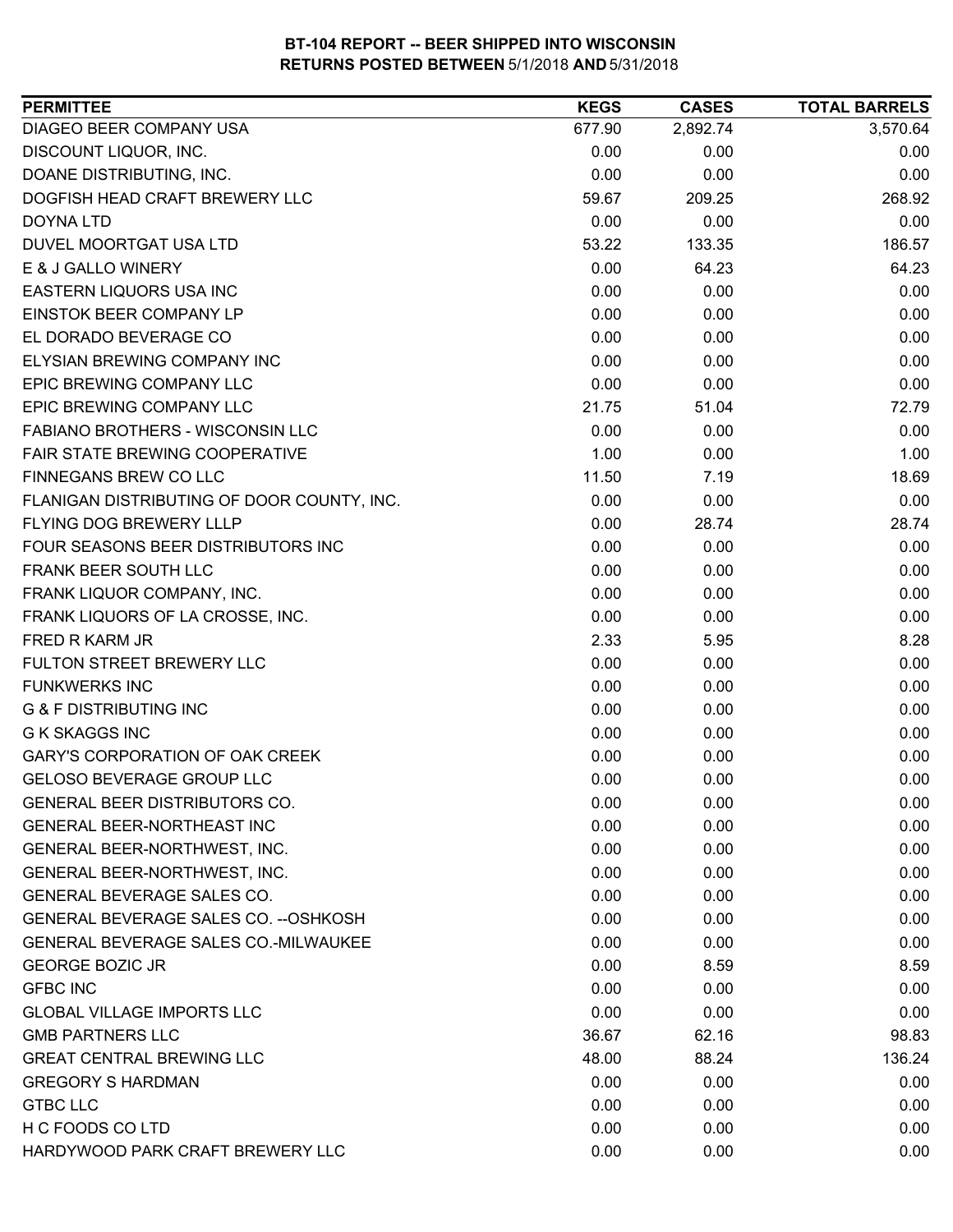| HARPOON DISTRIBUTING COMPANY<br>13.42<br>27.34<br>40.76<br>HEINEKEN USA INCORPORATED<br>3,220.06<br>160.52<br>3,059.54<br>HENDRICKS BEVERAGE, INC.<br>0.00<br>0.00<br>0.00<br>0.00<br>0.00<br>HIGH COUNTRY BREWERY INC<br>0.00<br>HOME BREW MART INC<br>0.00<br>337.34<br>337.34<br>HOP BUTCHER FOR THE WORLD LLC<br>0.50<br>3.70<br>3.20<br><b>ILLYRIAN IMPORT INC</b><br>0.00<br>0.00<br>0.00<br><b>INDEED BREWING COMPANY LLC</b><br>23.27<br>19.74<br>43.01<br>INDIAN PEAKS BREWING COMPANY<br>72.83<br>180.67<br>107.84<br><b>INTERNATIONAL DISTILLERS &amp; VINTERS LTD</b><br>0.00<br>26.26<br>26.26<br>0.00<br><b>INTERTRADE USA COMPANY</b><br>0.00<br>0.00<br><b>IRENE WAGNER</b><br>0.00<br>0.00<br>0.00<br>0.00<br><b>IRON HORSE BEVERAGE LLC</b><br>0.00<br>0.00<br><b>ISLAND CITY BREWING COMPANY LLC</b><br>2.87<br>0.00<br>2.87<br><b>JAW PROPERTIES LLC</b><br>0.00<br>0.00<br>0.00<br><b>JBR BREWING LLC</b><br>0.00<br>0.00<br>0.00<br>0.00<br><b>JDZ INC</b><br>6.50<br>6.50<br>110.23<br><b>JOSHUA DETH</b><br>37.83<br>72.40<br>JUGOS BEVERAGE COMPANY, LLC<br>0.00<br>0.00<br>0.00<br>KAY BEER DISTRIBUTING, INC.<br>0.00<br>0.00<br>0.00<br>KEWEENAW BREWING CO LLC<br>35.25<br>34.26<br>69.51<br>KOJIMA & INTERNATIONAL ASSOCIATES INC<br>0.00<br>0.00<br>0.00<br>KREBS BREWING CO., INC.<br>58.80<br>24.00<br>34.80<br><b>KROMBACHER USA LLC</b><br>64.89<br>43.90<br>108.79<br>0.00<br>0.00<br>0.00<br>0.00<br>0.00<br>0.00<br>2,431.40<br>24.00<br>2,407.40<br>341.09<br>463.34<br>122.25<br>LAKE SUPERIOR BREWING CO LLC<br>25.18<br>23.00<br>48.18<br>0.00<br>0.00<br>0.00<br>0.00<br>0.00<br>0.00<br>0.00<br>0.00<br>0.00<br>0.00<br>0.00<br>0.00<br>0.00<br>0.00<br>0.00<br>35.83<br>41.74<br>77.57<br>4.05<br>61.11<br>65.16<br>1.97<br>0.00<br>1.97<br>0.00<br>0.00<br>0.00<br>5.10<br>11.16<br>16.26<br>0.00<br>3,224.11<br>3,224.11<br>0.00<br>0.00<br>0.00<br>60.39<br>88.41<br>28.02<br>0.00<br>0.00<br>0.00<br>0.00<br>7.31<br>7.31<br>0.00<br>0.00<br>0.00 | <b>PERMITTEE</b>                     | <b>KEGS</b> | <b>CASES</b> | <b>TOTAL BARRELS</b> |
|----------------------------------------------------------------------------------------------------------------------------------------------------------------------------------------------------------------------------------------------------------------------------------------------------------------------------------------------------------------------------------------------------------------------------------------------------------------------------------------------------------------------------------------------------------------------------------------------------------------------------------------------------------------------------------------------------------------------------------------------------------------------------------------------------------------------------------------------------------------------------------------------------------------------------------------------------------------------------------------------------------------------------------------------------------------------------------------------------------------------------------------------------------------------------------------------------------------------------------------------------------------------------------------------------------------------------------------------------------------------------------------------------------------------------------------------------------------------------------------------------------------------------------------------------------------------------------------------------------------------------------------------------------------------------------------------------------------------------------------------------------------------------------------------------------------------------------------------------------------------------------------------------------------------------------------------------------------------------------------------------|--------------------------------------|-------------|--------------|----------------------|
|                                                                                                                                                                                                                                                                                                                                                                                                                                                                                                                                                                                                                                                                                                                                                                                                                                                                                                                                                                                                                                                                                                                                                                                                                                                                                                                                                                                                                                                                                                                                                                                                                                                                                                                                                                                                                                                                                                                                                                                                    |                                      |             |              |                      |
|                                                                                                                                                                                                                                                                                                                                                                                                                                                                                                                                                                                                                                                                                                                                                                                                                                                                                                                                                                                                                                                                                                                                                                                                                                                                                                                                                                                                                                                                                                                                                                                                                                                                                                                                                                                                                                                                                                                                                                                                    |                                      |             |              |                      |
|                                                                                                                                                                                                                                                                                                                                                                                                                                                                                                                                                                                                                                                                                                                                                                                                                                                                                                                                                                                                                                                                                                                                                                                                                                                                                                                                                                                                                                                                                                                                                                                                                                                                                                                                                                                                                                                                                                                                                                                                    |                                      |             |              |                      |
|                                                                                                                                                                                                                                                                                                                                                                                                                                                                                                                                                                                                                                                                                                                                                                                                                                                                                                                                                                                                                                                                                                                                                                                                                                                                                                                                                                                                                                                                                                                                                                                                                                                                                                                                                                                                                                                                                                                                                                                                    |                                      |             |              |                      |
|                                                                                                                                                                                                                                                                                                                                                                                                                                                                                                                                                                                                                                                                                                                                                                                                                                                                                                                                                                                                                                                                                                                                                                                                                                                                                                                                                                                                                                                                                                                                                                                                                                                                                                                                                                                                                                                                                                                                                                                                    |                                      |             |              |                      |
|                                                                                                                                                                                                                                                                                                                                                                                                                                                                                                                                                                                                                                                                                                                                                                                                                                                                                                                                                                                                                                                                                                                                                                                                                                                                                                                                                                                                                                                                                                                                                                                                                                                                                                                                                                                                                                                                                                                                                                                                    |                                      |             |              |                      |
|                                                                                                                                                                                                                                                                                                                                                                                                                                                                                                                                                                                                                                                                                                                                                                                                                                                                                                                                                                                                                                                                                                                                                                                                                                                                                                                                                                                                                                                                                                                                                                                                                                                                                                                                                                                                                                                                                                                                                                                                    |                                      |             |              |                      |
|                                                                                                                                                                                                                                                                                                                                                                                                                                                                                                                                                                                                                                                                                                                                                                                                                                                                                                                                                                                                                                                                                                                                                                                                                                                                                                                                                                                                                                                                                                                                                                                                                                                                                                                                                                                                                                                                                                                                                                                                    |                                      |             |              |                      |
|                                                                                                                                                                                                                                                                                                                                                                                                                                                                                                                                                                                                                                                                                                                                                                                                                                                                                                                                                                                                                                                                                                                                                                                                                                                                                                                                                                                                                                                                                                                                                                                                                                                                                                                                                                                                                                                                                                                                                                                                    |                                      |             |              |                      |
|                                                                                                                                                                                                                                                                                                                                                                                                                                                                                                                                                                                                                                                                                                                                                                                                                                                                                                                                                                                                                                                                                                                                                                                                                                                                                                                                                                                                                                                                                                                                                                                                                                                                                                                                                                                                                                                                                                                                                                                                    |                                      |             |              |                      |
|                                                                                                                                                                                                                                                                                                                                                                                                                                                                                                                                                                                                                                                                                                                                                                                                                                                                                                                                                                                                                                                                                                                                                                                                                                                                                                                                                                                                                                                                                                                                                                                                                                                                                                                                                                                                                                                                                                                                                                                                    |                                      |             |              |                      |
|                                                                                                                                                                                                                                                                                                                                                                                                                                                                                                                                                                                                                                                                                                                                                                                                                                                                                                                                                                                                                                                                                                                                                                                                                                                                                                                                                                                                                                                                                                                                                                                                                                                                                                                                                                                                                                                                                                                                                                                                    |                                      |             |              |                      |
|                                                                                                                                                                                                                                                                                                                                                                                                                                                                                                                                                                                                                                                                                                                                                                                                                                                                                                                                                                                                                                                                                                                                                                                                                                                                                                                                                                                                                                                                                                                                                                                                                                                                                                                                                                                                                                                                                                                                                                                                    |                                      |             |              |                      |
|                                                                                                                                                                                                                                                                                                                                                                                                                                                                                                                                                                                                                                                                                                                                                                                                                                                                                                                                                                                                                                                                                                                                                                                                                                                                                                                                                                                                                                                                                                                                                                                                                                                                                                                                                                                                                                                                                                                                                                                                    |                                      |             |              |                      |
|                                                                                                                                                                                                                                                                                                                                                                                                                                                                                                                                                                                                                                                                                                                                                                                                                                                                                                                                                                                                                                                                                                                                                                                                                                                                                                                                                                                                                                                                                                                                                                                                                                                                                                                                                                                                                                                                                                                                                                                                    |                                      |             |              |                      |
|                                                                                                                                                                                                                                                                                                                                                                                                                                                                                                                                                                                                                                                                                                                                                                                                                                                                                                                                                                                                                                                                                                                                                                                                                                                                                                                                                                                                                                                                                                                                                                                                                                                                                                                                                                                                                                                                                                                                                                                                    |                                      |             |              |                      |
|                                                                                                                                                                                                                                                                                                                                                                                                                                                                                                                                                                                                                                                                                                                                                                                                                                                                                                                                                                                                                                                                                                                                                                                                                                                                                                                                                                                                                                                                                                                                                                                                                                                                                                                                                                                                                                                                                                                                                                                                    |                                      |             |              |                      |
|                                                                                                                                                                                                                                                                                                                                                                                                                                                                                                                                                                                                                                                                                                                                                                                                                                                                                                                                                                                                                                                                                                                                                                                                                                                                                                                                                                                                                                                                                                                                                                                                                                                                                                                                                                                                                                                                                                                                                                                                    |                                      |             |              |                      |
|                                                                                                                                                                                                                                                                                                                                                                                                                                                                                                                                                                                                                                                                                                                                                                                                                                                                                                                                                                                                                                                                                                                                                                                                                                                                                                                                                                                                                                                                                                                                                                                                                                                                                                                                                                                                                                                                                                                                                                                                    |                                      |             |              |                      |
|                                                                                                                                                                                                                                                                                                                                                                                                                                                                                                                                                                                                                                                                                                                                                                                                                                                                                                                                                                                                                                                                                                                                                                                                                                                                                                                                                                                                                                                                                                                                                                                                                                                                                                                                                                                                                                                                                                                                                                                                    |                                      |             |              |                      |
|                                                                                                                                                                                                                                                                                                                                                                                                                                                                                                                                                                                                                                                                                                                                                                                                                                                                                                                                                                                                                                                                                                                                                                                                                                                                                                                                                                                                                                                                                                                                                                                                                                                                                                                                                                                                                                                                                                                                                                                                    |                                      |             |              |                      |
|                                                                                                                                                                                                                                                                                                                                                                                                                                                                                                                                                                                                                                                                                                                                                                                                                                                                                                                                                                                                                                                                                                                                                                                                                                                                                                                                                                                                                                                                                                                                                                                                                                                                                                                                                                                                                                                                                                                                                                                                    |                                      |             |              |                      |
|                                                                                                                                                                                                                                                                                                                                                                                                                                                                                                                                                                                                                                                                                                                                                                                                                                                                                                                                                                                                                                                                                                                                                                                                                                                                                                                                                                                                                                                                                                                                                                                                                                                                                                                                                                                                                                                                                                                                                                                                    |                                      |             |              |                      |
|                                                                                                                                                                                                                                                                                                                                                                                                                                                                                                                                                                                                                                                                                                                                                                                                                                                                                                                                                                                                                                                                                                                                                                                                                                                                                                                                                                                                                                                                                                                                                                                                                                                                                                                                                                                                                                                                                                                                                                                                    |                                      |             |              |                      |
|                                                                                                                                                                                                                                                                                                                                                                                                                                                                                                                                                                                                                                                                                                                                                                                                                                                                                                                                                                                                                                                                                                                                                                                                                                                                                                                                                                                                                                                                                                                                                                                                                                                                                                                                                                                                                                                                                                                                                                                                    | KUHNHENN BREWING CO LLC              |             |              |                      |
|                                                                                                                                                                                                                                                                                                                                                                                                                                                                                                                                                                                                                                                                                                                                                                                                                                                                                                                                                                                                                                                                                                                                                                                                                                                                                                                                                                                                                                                                                                                                                                                                                                                                                                                                                                                                                                                                                                                                                                                                    | KYSELA PERE ET FILS LTD              |             |              |                      |
|                                                                                                                                                                                                                                                                                                                                                                                                                                                                                                                                                                                                                                                                                                                                                                                                                                                                                                                                                                                                                                                                                                                                                                                                                                                                                                                                                                                                                                                                                                                                                                                                                                                                                                                                                                                                                                                                                                                                                                                                    | LABATT USA OPERATING CO LLC          |             |              |                      |
|                                                                                                                                                                                                                                                                                                                                                                                                                                                                                                                                                                                                                                                                                                                                                                                                                                                                                                                                                                                                                                                                                                                                                                                                                                                                                                                                                                                                                                                                                                                                                                                                                                                                                                                                                                                                                                                                                                                                                                                                    | <b>LAGUNITAS BREWING CO</b>          |             |              |                      |
|                                                                                                                                                                                                                                                                                                                                                                                                                                                                                                                                                                                                                                                                                                                                                                                                                                                                                                                                                                                                                                                                                                                                                                                                                                                                                                                                                                                                                                                                                                                                                                                                                                                                                                                                                                                                                                                                                                                                                                                                    |                                      |             |              |                      |
|                                                                                                                                                                                                                                                                                                                                                                                                                                                                                                                                                                                                                                                                                                                                                                                                                                                                                                                                                                                                                                                                                                                                                                                                                                                                                                                                                                                                                                                                                                                                                                                                                                                                                                                                                                                                                                                                                                                                                                                                    | LEE BEVERAGE OF WISCONSIN LLC        |             |              |                      |
|                                                                                                                                                                                                                                                                                                                                                                                                                                                                                                                                                                                                                                                                                                                                                                                                                                                                                                                                                                                                                                                                                                                                                                                                                                                                                                                                                                                                                                                                                                                                                                                                                                                                                                                                                                                                                                                                                                                                                                                                    | LEE BEVERAGE OF WISCONSIN LLC        |             |              |                      |
|                                                                                                                                                                                                                                                                                                                                                                                                                                                                                                                                                                                                                                                                                                                                                                                                                                                                                                                                                                                                                                                                                                                                                                                                                                                                                                                                                                                                                                                                                                                                                                                                                                                                                                                                                                                                                                                                                                                                                                                                    | LEE BEVERAGE OF WISCONSIN LLC        |             |              |                      |
|                                                                                                                                                                                                                                                                                                                                                                                                                                                                                                                                                                                                                                                                                                                                                                                                                                                                                                                                                                                                                                                                                                                                                                                                                                                                                                                                                                                                                                                                                                                                                                                                                                                                                                                                                                                                                                                                                                                                                                                                    | LEE BEVERAGE OF WISCONSIN LLC        |             |              |                      |
|                                                                                                                                                                                                                                                                                                                                                                                                                                                                                                                                                                                                                                                                                                                                                                                                                                                                                                                                                                                                                                                                                                                                                                                                                                                                                                                                                                                                                                                                                                                                                                                                                                                                                                                                                                                                                                                                                                                                                                                                    | LEFT COAST BREWING CO                |             |              |                      |
|                                                                                                                                                                                                                                                                                                                                                                                                                                                                                                                                                                                                                                                                                                                                                                                                                                                                                                                                                                                                                                                                                                                                                                                                                                                                                                                                                                                                                                                                                                                                                                                                                                                                                                                                                                                                                                                                                                                                                                                                    | LIFT BRIDGE BREWING TECHNOLOGIES LLC |             |              |                      |
|                                                                                                                                                                                                                                                                                                                                                                                                                                                                                                                                                                                                                                                                                                                                                                                                                                                                                                                                                                                                                                                                                                                                                                                                                                                                                                                                                                                                                                                                                                                                                                                                                                                                                                                                                                                                                                                                                                                                                                                                    | LOUIS GLUNZ BEER INC                 |             |              |                      |
|                                                                                                                                                                                                                                                                                                                                                                                                                                                                                                                                                                                                                                                                                                                                                                                                                                                                                                                                                                                                                                                                                                                                                                                                                                                                                                                                                                                                                                                                                                                                                                                                                                                                                                                                                                                                                                                                                                                                                                                                    | <b>LUPULIN BREWING LLC</b>           |             |              |                      |
|                                                                                                                                                                                                                                                                                                                                                                                                                                                                                                                                                                                                                                                                                                                                                                                                                                                                                                                                                                                                                                                                                                                                                                                                                                                                                                                                                                                                                                                                                                                                                                                                                                                                                                                                                                                                                                                                                                                                                                                                    | <b>MANKATO BREWERY LLC</b>           |             |              |                      |
|                                                                                                                                                                                                                                                                                                                                                                                                                                                                                                                                                                                                                                                                                                                                                                                                                                                                                                                                                                                                                                                                                                                                                                                                                                                                                                                                                                                                                                                                                                                                                                                                                                                                                                                                                                                                                                                                                                                                                                                                    | MANNEKEN-BRUSSEL IMPORTS INC         |             |              |                      |
|                                                                                                                                                                                                                                                                                                                                                                                                                                                                                                                                                                                                                                                                                                                                                                                                                                                                                                                                                                                                                                                                                                                                                                                                                                                                                                                                                                                                                                                                                                                                                                                                                                                                                                                                                                                                                                                                                                                                                                                                    | <b>MARK ANTHONY BRANDS INC</b>       |             |              |                      |
|                                                                                                                                                                                                                                                                                                                                                                                                                                                                                                                                                                                                                                                                                                                                                                                                                                                                                                                                                                                                                                                                                                                                                                                                                                                                                                                                                                                                                                                                                                                                                                                                                                                                                                                                                                                                                                                                                                                                                                                                    | MASSACHUSETTS BEVERAGE ALLIANCE LLC  |             |              |                      |
|                                                                                                                                                                                                                                                                                                                                                                                                                                                                                                                                                                                                                                                                                                                                                                                                                                                                                                                                                                                                                                                                                                                                                                                                                                                                                                                                                                                                                                                                                                                                                                                                                                                                                                                                                                                                                                                                                                                                                                                                    | MERCHANT DU VIN CORPORATION          |             |              |                      |
|                                                                                                                                                                                                                                                                                                                                                                                                                                                                                                                                                                                                                                                                                                                                                                                                                                                                                                                                                                                                                                                                                                                                                                                                                                                                                                                                                                                                                                                                                                                                                                                                                                                                                                                                                                                                                                                                                                                                                                                                    | METROPOLITAN BREWING LLC             |             |              |                      |
|                                                                                                                                                                                                                                                                                                                                                                                                                                                                                                                                                                                                                                                                                                                                                                                                                                                                                                                                                                                                                                                                                                                                                                                                                                                                                                                                                                                                                                                                                                                                                                                                                                                                                                                                                                                                                                                                                                                                                                                                    | <b>MHW LTD</b>                       |             |              |                      |
|                                                                                                                                                                                                                                                                                                                                                                                                                                                                                                                                                                                                                                                                                                                                                                                                                                                                                                                                                                                                                                                                                                                                                                                                                                                                                                                                                                                                                                                                                                                                                                                                                                                                                                                                                                                                                                                                                                                                                                                                    | MICHAEL G ANSAY                      |             |              |                      |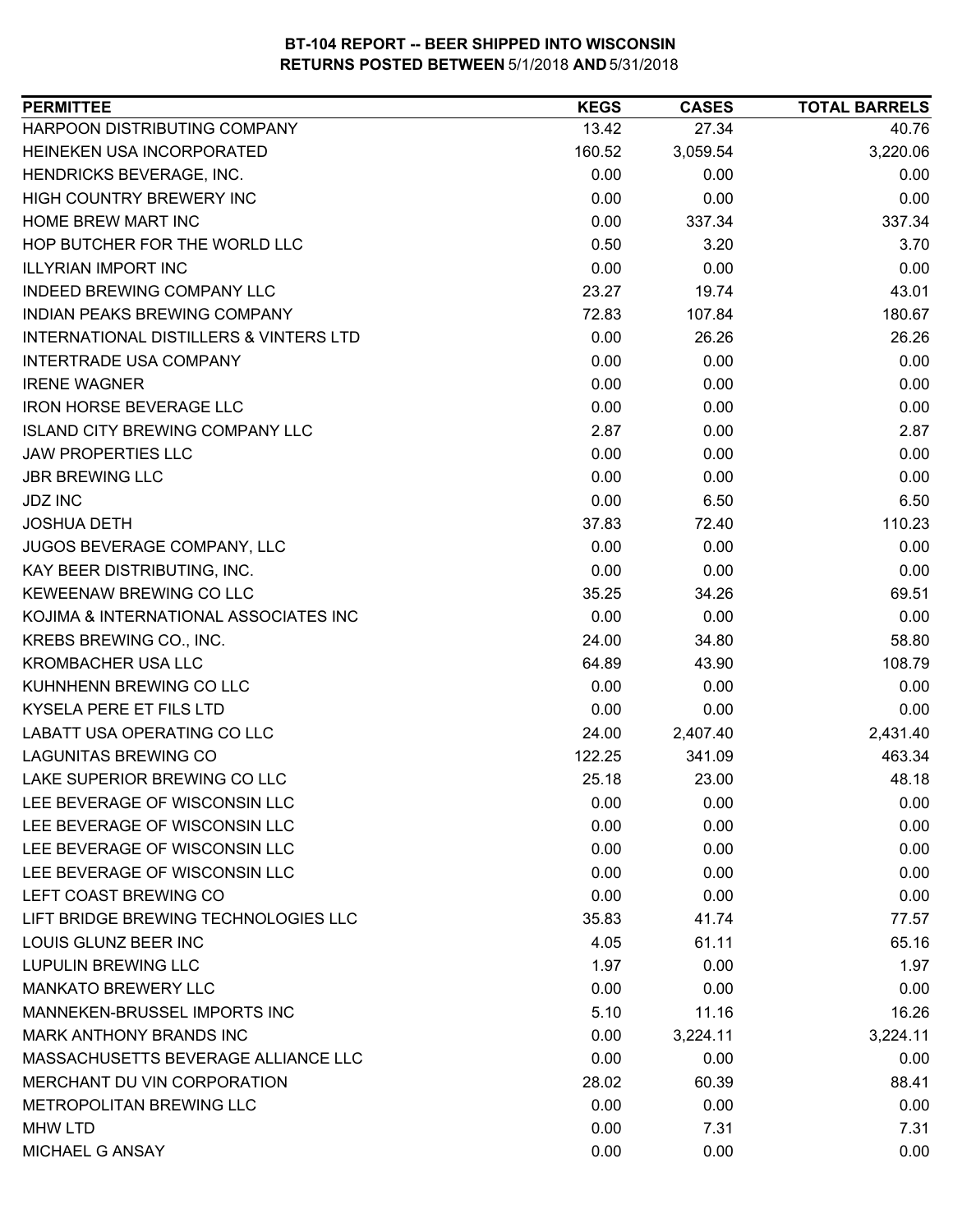| 0.00<br>0.00<br>0.00<br>MOR-DALL ENTERPRISES INC.<br>0.00<br>0.00<br>0.00<br>MOTHER LODE BREWING LLC<br>0.00<br>0.00<br>0.00<br>MOUNTAINEER HOLDINGS LLC<br>0.00<br>0.00<br>0.00<br>0.00<br>0.00<br>0.00<br>0.00<br>6.53<br>6.53<br>NEW BELGIUM BREWING COMPANY INC<br>1,316.98<br>1,669.32<br>352.34<br>0.00<br>0.00<br>0.00<br>0.11<br>NEW YORK MUTUAL TRADING CO INC<br>0.00<br>0.11<br>0.00<br>0.00<br>0.00<br>NORTH COAST BREWING CO INC<br>15.83<br>60.15<br>44.32<br>NORTHWEST BEVERAGES, INC.<br>0.00<br>0.00<br>0.00<br>NOUVEAU VENTURES LLC<br>0.00<br>0.00<br>0.00<br><b>ODELL BREWING COMPANY</b><br>44.25<br>83.96<br>39.71<br>OREGON BREWING COMPANY INC<br>19.49<br>3.41<br>16.08<br>0.00<br>0.00<br>0.00<br>OTT SCHWEITZER DISTRIBUTORSHIP, INC.<br>1,227.30<br>PABST BREWING COMPANY LLC<br>133.00<br>1,094.30<br>0.00<br>0.00<br>0.00<br>0.00<br>0.00<br>0.00<br>PATERNO IMPORTS LTD<br>0.00<br>0.00<br>0.00<br>99.37<br>40.91<br>58.46<br>0.00<br>0.00<br>0.00<br>PERENNIAL PARTNERS LLC<br>6.83<br>6.83<br>0.00<br>0.00<br>0.00<br>0.00<br>0.00<br>0.00<br>0.00<br>PIPEWORKS PRODUCTION LLC<br>0.00<br>0.00<br>0.00<br>0.00<br>0.00<br>0.00<br>PROST BREWING COMPANY LLC<br>11.23<br>6.00<br>5.23<br>RATAS WHOLESALE LIQUOR COMPANY<br>0.00<br>0.00<br>0.00<br><b>RAVEN BRANDS INC</b><br>0.00<br>0.00<br>0.00<br>0.00<br>0.00<br>0.00<br>24.67<br>122.77<br>147.44<br>S & H INDEPENDENT PREMIUM BRANDS LLC<br>551.61<br>0.00<br>551.61<br>S. & S. DISTRIBUTING, INC.<br>0.00<br>0.00<br>0.00<br>S. & S. DISTRIBUTING, INC.<br>0.00<br>0.00<br>0.00<br>SAPPORO USA INC<br>36.72<br>11.98<br>24.74<br>SARATOGA LIQUOR CO., INC.<br>0.00<br>0.00<br>0.00<br>SAUGATUCK BREWING COMPANY INC<br>18.17<br>41.38<br>59.55<br><b>SHANE WELCH</b><br>0.00<br>36.40<br>36.40<br>SHELTON BROTHERS INC<br>0.00<br>0.00<br>0.00<br><b>SHORTS BREWING COMPANY</b><br>41.29<br>18.50<br>22.79<br>66.83<br>682.80<br>SIERRA NEVADA BREWING COMPANY<br>615.97<br>SINGHA NORTH AMERICA INC<br>0.00<br>0.00<br>0.00<br>SOLEMN OATH BREWERY LLC<br>79.84<br>39.67<br>40.17<br>SOUTHERN TIER BREWING COMPANY LLC<br>36.31<br>36.31<br>0.00 | <b>PERMITTEE</b>              | <b>KEGS</b> | <b>CASES</b> | <b>TOTAL BARRELS</b> |
|-------------------------------------------------------------------------------------------------------------------------------------------------------------------------------------------------------------------------------------------------------------------------------------------------------------------------------------------------------------------------------------------------------------------------------------------------------------------------------------------------------------------------------------------------------------------------------------------------------------------------------------------------------------------------------------------------------------------------------------------------------------------------------------------------------------------------------------------------------------------------------------------------------------------------------------------------------------------------------------------------------------------------------------------------------------------------------------------------------------------------------------------------------------------------------------------------------------------------------------------------------------------------------------------------------------------------------------------------------------------------------------------------------------------------------------------------------------------------------------------------------------------------------------------------------------------------------------------------------------------------------------------------------------------------------------------------------------------------------------------------------------------------------------------------------------------------------------------------------------------------------------------------------------------------------------------------------------------------------------------------------------------------------------------------------------------------------------------------------------------------------------------|-------------------------------|-------------|--------------|----------------------|
|                                                                                                                                                                                                                                                                                                                                                                                                                                                                                                                                                                                                                                                                                                                                                                                                                                                                                                                                                                                                                                                                                                                                                                                                                                                                                                                                                                                                                                                                                                                                                                                                                                                                                                                                                                                                                                                                                                                                                                                                                                                                                                                                           | MILLSTREAM INVESTMENTS INC    |             |              |                      |
|                                                                                                                                                                                                                                                                                                                                                                                                                                                                                                                                                                                                                                                                                                                                                                                                                                                                                                                                                                                                                                                                                                                                                                                                                                                                                                                                                                                                                                                                                                                                                                                                                                                                                                                                                                                                                                                                                                                                                                                                                                                                                                                                           |                               |             |              |                      |
|                                                                                                                                                                                                                                                                                                                                                                                                                                                                                                                                                                                                                                                                                                                                                                                                                                                                                                                                                                                                                                                                                                                                                                                                                                                                                                                                                                                                                                                                                                                                                                                                                                                                                                                                                                                                                                                                                                                                                                                                                                                                                                                                           |                               |             |              |                      |
|                                                                                                                                                                                                                                                                                                                                                                                                                                                                                                                                                                                                                                                                                                                                                                                                                                                                                                                                                                                                                                                                                                                                                                                                                                                                                                                                                                                                                                                                                                                                                                                                                                                                                                                                                                                                                                                                                                                                                                                                                                                                                                                                           |                               |             |              |                      |
|                                                                                                                                                                                                                                                                                                                                                                                                                                                                                                                                                                                                                                                                                                                                                                                                                                                                                                                                                                                                                                                                                                                                                                                                                                                                                                                                                                                                                                                                                                                                                                                                                                                                                                                                                                                                                                                                                                                                                                                                                                                                                                                                           | MUTUAL WHOLESALE LIQUOR INC   |             |              |                      |
|                                                                                                                                                                                                                                                                                                                                                                                                                                                                                                                                                                                                                                                                                                                                                                                                                                                                                                                                                                                                                                                                                                                                                                                                                                                                                                                                                                                                                                                                                                                                                                                                                                                                                                                                                                                                                                                                                                                                                                                                                                                                                                                                           | NEBRASKA BREWING CO INC       |             |              |                      |
|                                                                                                                                                                                                                                                                                                                                                                                                                                                                                                                                                                                                                                                                                                                                                                                                                                                                                                                                                                                                                                                                                                                                                                                                                                                                                                                                                                                                                                                                                                                                                                                                                                                                                                                                                                                                                                                                                                                                                                                                                                                                                                                                           |                               |             |              |                      |
|                                                                                                                                                                                                                                                                                                                                                                                                                                                                                                                                                                                                                                                                                                                                                                                                                                                                                                                                                                                                                                                                                                                                                                                                                                                                                                                                                                                                                                                                                                                                                                                                                                                                                                                                                                                                                                                                                                                                                                                                                                                                                                                                           | NEW HOLLAND BREWING CO LLC    |             |              |                      |
|                                                                                                                                                                                                                                                                                                                                                                                                                                                                                                                                                                                                                                                                                                                                                                                                                                                                                                                                                                                                                                                                                                                                                                                                                                                                                                                                                                                                                                                                                                                                                                                                                                                                                                                                                                                                                                                                                                                                                                                                                                                                                                                                           |                               |             |              |                      |
|                                                                                                                                                                                                                                                                                                                                                                                                                                                                                                                                                                                                                                                                                                                                                                                                                                                                                                                                                                                                                                                                                                                                                                                                                                                                                                                                                                                                                                                                                                                                                                                                                                                                                                                                                                                                                                                                                                                                                                                                                                                                                                                                           | NOELKE DISTRIBUTORS, INC.     |             |              |                      |
|                                                                                                                                                                                                                                                                                                                                                                                                                                                                                                                                                                                                                                                                                                                                                                                                                                                                                                                                                                                                                                                                                                                                                                                                                                                                                                                                                                                                                                                                                                                                                                                                                                                                                                                                                                                                                                                                                                                                                                                                                                                                                                                                           |                               |             |              |                      |
|                                                                                                                                                                                                                                                                                                                                                                                                                                                                                                                                                                                                                                                                                                                                                                                                                                                                                                                                                                                                                                                                                                                                                                                                                                                                                                                                                                                                                                                                                                                                                                                                                                                                                                                                                                                                                                                                                                                                                                                                                                                                                                                                           |                               |             |              |                      |
|                                                                                                                                                                                                                                                                                                                                                                                                                                                                                                                                                                                                                                                                                                                                                                                                                                                                                                                                                                                                                                                                                                                                                                                                                                                                                                                                                                                                                                                                                                                                                                                                                                                                                                                                                                                                                                                                                                                                                                                                                                                                                                                                           |                               |             |              |                      |
|                                                                                                                                                                                                                                                                                                                                                                                                                                                                                                                                                                                                                                                                                                                                                                                                                                                                                                                                                                                                                                                                                                                                                                                                                                                                                                                                                                                                                                                                                                                                                                                                                                                                                                                                                                                                                                                                                                                                                                                                                                                                                                                                           |                               |             |              |                      |
|                                                                                                                                                                                                                                                                                                                                                                                                                                                                                                                                                                                                                                                                                                                                                                                                                                                                                                                                                                                                                                                                                                                                                                                                                                                                                                                                                                                                                                                                                                                                                                                                                                                                                                                                                                                                                                                                                                                                                                                                                                                                                                                                           |                               |             |              |                      |
|                                                                                                                                                                                                                                                                                                                                                                                                                                                                                                                                                                                                                                                                                                                                                                                                                                                                                                                                                                                                                                                                                                                                                                                                                                                                                                                                                                                                                                                                                                                                                                                                                                                                                                                                                                                                                                                                                                                                                                                                                                                                                                                                           |                               |             |              |                      |
|                                                                                                                                                                                                                                                                                                                                                                                                                                                                                                                                                                                                                                                                                                                                                                                                                                                                                                                                                                                                                                                                                                                                                                                                                                                                                                                                                                                                                                                                                                                                                                                                                                                                                                                                                                                                                                                                                                                                                                                                                                                                                                                                           |                               |             |              |                      |
|                                                                                                                                                                                                                                                                                                                                                                                                                                                                                                                                                                                                                                                                                                                                                                                                                                                                                                                                                                                                                                                                                                                                                                                                                                                                                                                                                                                                                                                                                                                                                                                                                                                                                                                                                                                                                                                                                                                                                                                                                                                                                                                                           | PAMPA BEVERAGES LLC           |             |              |                      |
|                                                                                                                                                                                                                                                                                                                                                                                                                                                                                                                                                                                                                                                                                                                                                                                                                                                                                                                                                                                                                                                                                                                                                                                                                                                                                                                                                                                                                                                                                                                                                                                                                                                                                                                                                                                                                                                                                                                                                                                                                                                                                                                                           | PARK RIDGE DISTRIBUTING, INC. |             |              |                      |
|                                                                                                                                                                                                                                                                                                                                                                                                                                                                                                                                                                                                                                                                                                                                                                                                                                                                                                                                                                                                                                                                                                                                                                                                                                                                                                                                                                                                                                                                                                                                                                                                                                                                                                                                                                                                                                                                                                                                                                                                                                                                                                                                           |                               |             |              |                      |
|                                                                                                                                                                                                                                                                                                                                                                                                                                                                                                                                                                                                                                                                                                                                                                                                                                                                                                                                                                                                                                                                                                                                                                                                                                                                                                                                                                                                                                                                                                                                                                                                                                                                                                                                                                                                                                                                                                                                                                                                                                                                                                                                           | PAULANER USA LLC              |             |              |                      |
|                                                                                                                                                                                                                                                                                                                                                                                                                                                                                                                                                                                                                                                                                                                                                                                                                                                                                                                                                                                                                                                                                                                                                                                                                                                                                                                                                                                                                                                                                                                                                                                                                                                                                                                                                                                                                                                                                                                                                                                                                                                                                                                                           | PEHLER DISTRIBUTING, INC.     |             |              |                      |
|                                                                                                                                                                                                                                                                                                                                                                                                                                                                                                                                                                                                                                                                                                                                                                                                                                                                                                                                                                                                                                                                                                                                                                                                                                                                                                                                                                                                                                                                                                                                                                                                                                                                                                                                                                                                                                                                                                                                                                                                                                                                                                                                           |                               |             |              |                      |
|                                                                                                                                                                                                                                                                                                                                                                                                                                                                                                                                                                                                                                                                                                                                                                                                                                                                                                                                                                                                                                                                                                                                                                                                                                                                                                                                                                                                                                                                                                                                                                                                                                                                                                                                                                                                                                                                                                                                                                                                                                                                                                                                           | PHIL KNUTSEN                  |             |              |                      |
|                                                                                                                                                                                                                                                                                                                                                                                                                                                                                                                                                                                                                                                                                                                                                                                                                                                                                                                                                                                                                                                                                                                                                                                                                                                                                                                                                                                                                                                                                                                                                                                                                                                                                                                                                                                                                                                                                                                                                                                                                                                                                                                                           | PHILLIPS WINE COMPANY         |             |              |                      |
|                                                                                                                                                                                                                                                                                                                                                                                                                                                                                                                                                                                                                                                                                                                                                                                                                                                                                                                                                                                                                                                                                                                                                                                                                                                                                                                                                                                                                                                                                                                                                                                                                                                                                                                                                                                                                                                                                                                                                                                                                                                                                                                                           |                               |             |              |                      |
|                                                                                                                                                                                                                                                                                                                                                                                                                                                                                                                                                                                                                                                                                                                                                                                                                                                                                                                                                                                                                                                                                                                                                                                                                                                                                                                                                                                                                                                                                                                                                                                                                                                                                                                                                                                                                                                                                                                                                                                                                                                                                                                                           | PRO-LIQUITECH LLC             |             |              |                      |
|                                                                                                                                                                                                                                                                                                                                                                                                                                                                                                                                                                                                                                                                                                                                                                                                                                                                                                                                                                                                                                                                                                                                                                                                                                                                                                                                                                                                                                                                                                                                                                                                                                                                                                                                                                                                                                                                                                                                                                                                                                                                                                                                           |                               |             |              |                      |
|                                                                                                                                                                                                                                                                                                                                                                                                                                                                                                                                                                                                                                                                                                                                                                                                                                                                                                                                                                                                                                                                                                                                                                                                                                                                                                                                                                                                                                                                                                                                                                                                                                                                                                                                                                                                                                                                                                                                                                                                                                                                                                                                           |                               |             |              |                      |
|                                                                                                                                                                                                                                                                                                                                                                                                                                                                                                                                                                                                                                                                                                                                                                                                                                                                                                                                                                                                                                                                                                                                                                                                                                                                                                                                                                                                                                                                                                                                                                                                                                                                                                                                                                                                                                                                                                                                                                                                                                                                                                                                           |                               |             |              |                      |
|                                                                                                                                                                                                                                                                                                                                                                                                                                                                                                                                                                                                                                                                                                                                                                                                                                                                                                                                                                                                                                                                                                                                                                                                                                                                                                                                                                                                                                                                                                                                                                                                                                                                                                                                                                                                                                                                                                                                                                                                                                                                                                                                           | RELETA BREWING COMPANY LLC    |             |              |                      |
|                                                                                                                                                                                                                                                                                                                                                                                                                                                                                                                                                                                                                                                                                                                                                                                                                                                                                                                                                                                                                                                                                                                                                                                                                                                                                                                                                                                                                                                                                                                                                                                                                                                                                                                                                                                                                                                                                                                                                                                                                                                                                                                                           | RICHARD D KATECHIS            |             |              |                      |
|                                                                                                                                                                                                                                                                                                                                                                                                                                                                                                                                                                                                                                                                                                                                                                                                                                                                                                                                                                                                                                                                                                                                                                                                                                                                                                                                                                                                                                                                                                                                                                                                                                                                                                                                                                                                                                                                                                                                                                                                                                                                                                                                           |                               |             |              |                      |
|                                                                                                                                                                                                                                                                                                                                                                                                                                                                                                                                                                                                                                                                                                                                                                                                                                                                                                                                                                                                                                                                                                                                                                                                                                                                                                                                                                                                                                                                                                                                                                                                                                                                                                                                                                                                                                                                                                                                                                                                                                                                                                                                           |                               |             |              |                      |
|                                                                                                                                                                                                                                                                                                                                                                                                                                                                                                                                                                                                                                                                                                                                                                                                                                                                                                                                                                                                                                                                                                                                                                                                                                                                                                                                                                                                                                                                                                                                                                                                                                                                                                                                                                                                                                                                                                                                                                                                                                                                                                                                           |                               |             |              |                      |
|                                                                                                                                                                                                                                                                                                                                                                                                                                                                                                                                                                                                                                                                                                                                                                                                                                                                                                                                                                                                                                                                                                                                                                                                                                                                                                                                                                                                                                                                                                                                                                                                                                                                                                                                                                                                                                                                                                                                                                                                                                                                                                                                           |                               |             |              |                      |
|                                                                                                                                                                                                                                                                                                                                                                                                                                                                                                                                                                                                                                                                                                                                                                                                                                                                                                                                                                                                                                                                                                                                                                                                                                                                                                                                                                                                                                                                                                                                                                                                                                                                                                                                                                                                                                                                                                                                                                                                                                                                                                                                           |                               |             |              |                      |
|                                                                                                                                                                                                                                                                                                                                                                                                                                                                                                                                                                                                                                                                                                                                                                                                                                                                                                                                                                                                                                                                                                                                                                                                                                                                                                                                                                                                                                                                                                                                                                                                                                                                                                                                                                                                                                                                                                                                                                                                                                                                                                                                           |                               |             |              |                      |
|                                                                                                                                                                                                                                                                                                                                                                                                                                                                                                                                                                                                                                                                                                                                                                                                                                                                                                                                                                                                                                                                                                                                                                                                                                                                                                                                                                                                                                                                                                                                                                                                                                                                                                                                                                                                                                                                                                                                                                                                                                                                                                                                           |                               |             |              |                      |
|                                                                                                                                                                                                                                                                                                                                                                                                                                                                                                                                                                                                                                                                                                                                                                                                                                                                                                                                                                                                                                                                                                                                                                                                                                                                                                                                                                                                                                                                                                                                                                                                                                                                                                                                                                                                                                                                                                                                                                                                                                                                                                                                           |                               |             |              |                      |
|                                                                                                                                                                                                                                                                                                                                                                                                                                                                                                                                                                                                                                                                                                                                                                                                                                                                                                                                                                                                                                                                                                                                                                                                                                                                                                                                                                                                                                                                                                                                                                                                                                                                                                                                                                                                                                                                                                                                                                                                                                                                                                                                           |                               |             |              |                      |
|                                                                                                                                                                                                                                                                                                                                                                                                                                                                                                                                                                                                                                                                                                                                                                                                                                                                                                                                                                                                                                                                                                                                                                                                                                                                                                                                                                                                                                                                                                                                                                                                                                                                                                                                                                                                                                                                                                                                                                                                                                                                                                                                           |                               |             |              |                      |
|                                                                                                                                                                                                                                                                                                                                                                                                                                                                                                                                                                                                                                                                                                                                                                                                                                                                                                                                                                                                                                                                                                                                                                                                                                                                                                                                                                                                                                                                                                                                                                                                                                                                                                                                                                                                                                                                                                                                                                                                                                                                                                                                           |                               |             |              |                      |
|                                                                                                                                                                                                                                                                                                                                                                                                                                                                                                                                                                                                                                                                                                                                                                                                                                                                                                                                                                                                                                                                                                                                                                                                                                                                                                                                                                                                                                                                                                                                                                                                                                                                                                                                                                                                                                                                                                                                                                                                                                                                                                                                           |                               |             |              |                      |
|                                                                                                                                                                                                                                                                                                                                                                                                                                                                                                                                                                                                                                                                                                                                                                                                                                                                                                                                                                                                                                                                                                                                                                                                                                                                                                                                                                                                                                                                                                                                                                                                                                                                                                                                                                                                                                                                                                                                                                                                                                                                                                                                           |                               |             |              |                      |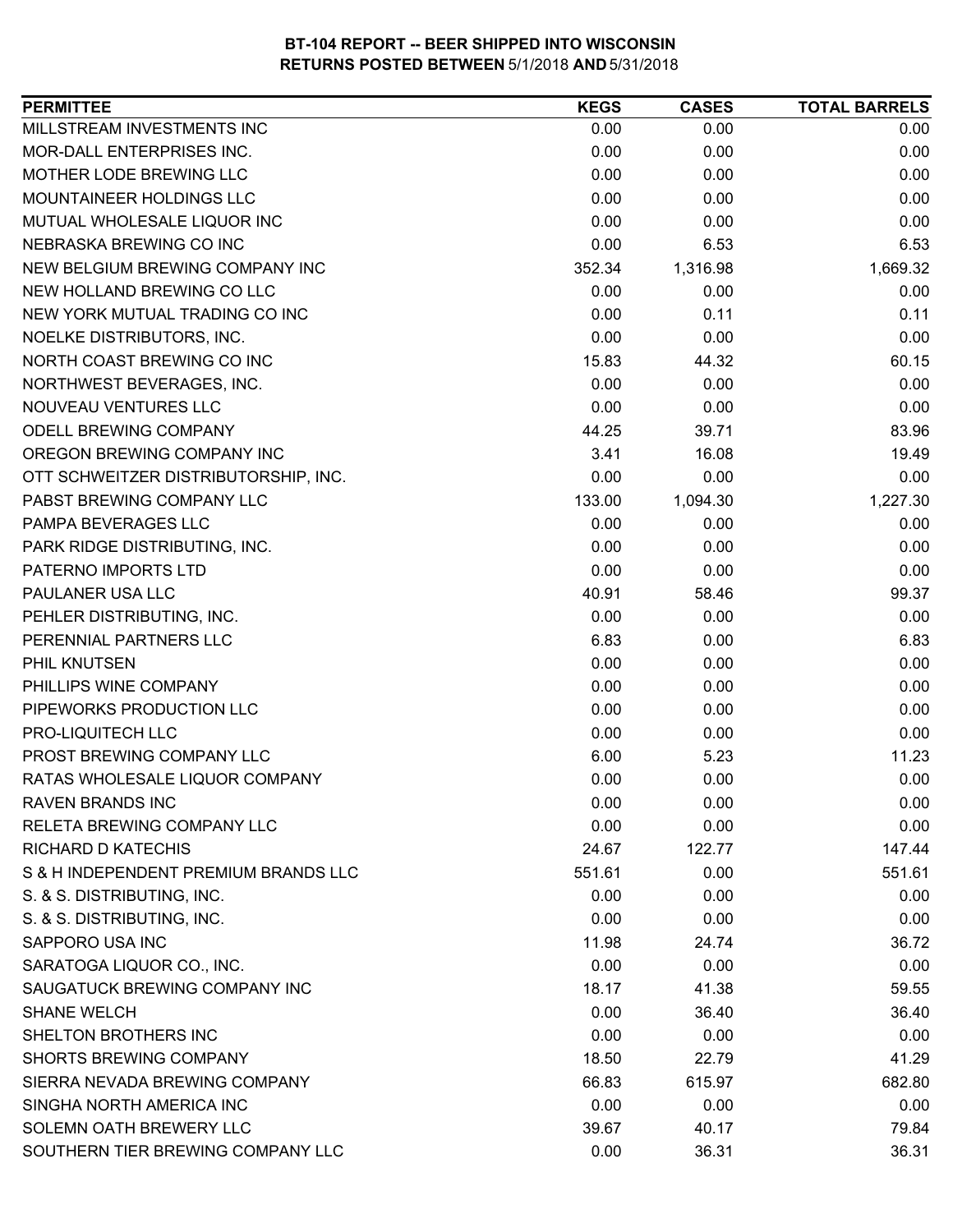| SP3 LLC<br>0.00<br>0.00<br>0.00<br>0.00<br><b>SRB OPERATIONS LLC</b><br>0.00<br>0.00<br>ST KILLIAN IMPORTING CO INC<br>74.37<br>285.52<br>359.89<br>STANLEY STAWSKI DIST CO INC<br>0.00<br>20.28<br>20.28<br>0.00<br><b>STEVE CRIDER</b><br>0.00<br>0.00<br>STONE BREWING CO LLC<br>182.19<br>93.68<br>88.51<br><b>SUMMIT BREWING COMPANY</b><br>502.68<br>114.51<br>388.17<br><b>SUN KING BREWING CO LLC</b><br>0.00<br>0.00<br>0.00<br>SUPERIOR BEVERAGES LLC<br>0.00<br>0.00<br>0.00<br><b>SURLY BREWING COMPANY</b><br>376.49<br>231.98<br>144.51<br><b>SURVILLE ENTERPRISES CORP</b><br>0.00<br>0.00<br>0.00<br>0.00<br>0.00<br>SYLWESTER KOLAKOWSKI<br>0.00<br>TABLEBLUFF BREWING CO INC<br>0.00<br>0.00<br>0.00<br>TALLGRASS BREWING COMPANY INC<br>25.51<br>11.57<br>13.94<br><b>TERRAPIN BEER COMPANY LLC</b><br>214.03<br>114.16<br>99.87<br>THE BROOKLYN BREWERY CORPORATION<br>12.00<br>12.00<br>0.00<br>0.00<br>0.00<br>0.00<br>THE BRUERY LLC<br>THE CHURCH STREET BREWING COMPANY LLC<br>0.00<br>0.00<br>0.00<br>THE GAMBRINUS COMPANY<br>51.00<br>143.70<br>194.70<br>204.66<br>THE GREAT LAKES BREWING CO<br>76.65<br>128.01<br>THE R.S. LIPMAN COMPANY<br>0.00<br>0.00<br>0.00<br>TIGHTHEAD BREWING COMPANY<br>2.67<br>6.91<br>9.58<br><b>TODD FYTEN</b><br>0.00<br>0.00<br>0.00<br>TOPPLING GOLIATH INC<br>379.35<br>379.35<br>0.00<br>0.00<br>TRIANGLE DISTRIBUTING COMPANY, INC.<br>0.00<br>0.00<br><b>TRIBES GRILL INC</b><br>0.00<br>0.00<br>0.00<br><b>TROIKA BREWING COMPANY LLC</b><br>0.00<br>0.00<br>0.00<br><b>TRUCKEE CRAFT BREWING</b><br>0.00<br>0.00<br>0.00<br>TWO BROTHERS BREWING COMPANY<br>10.17<br>27.22<br>37.39<br>UINTA BREWING COMPANY<br>6.50<br>16.69<br>23.19<br>0.00<br>0.00<br>0.00<br>UNE ANNEE BREWERY LLC<br>UNITED STATES BEVERAGE LLC<br>0.00<br>92.02<br>92.02<br>UNITED STATES DISTILLED PRODUCTS CO.<br>0.00<br>81.18<br>81.18<br>0.00<br>UNITY VIBRATION LIVING KOMBUCHA TEA LLC<br>0.00<br>0.00<br>UPLAND BREWING COMPANY INC<br>20.84<br>21.75<br>42.59<br>UTAH BREWERS COOPERATIVE LC<br>0.00<br>0.00<br>0.00<br>VINO.COM LLC<br>87.97<br>77.76<br>165.73<br>WARSTEINER IMPORTERS AGENCY INC<br>0.00<br>23.42<br>0.00<br>0.00<br>0.00<br><b>WDI LLC</b><br><b>WDI LLC</b><br>0.00<br>0.00<br>0.00<br>0.00<br><b>WEIN BAUER INC</b><br>0.00<br>0.00<br><b>WETTEN IMPORTERS INC</b><br>0.00<br>0.00<br>0.00<br>WEYERBACHER BREWING CO INC<br>8.16<br>38.26<br>46.42<br>7.24<br>WIN IT TOO INC<br>2.05<br>5.19<br>0.00<br>WINERY EXCHANGE, INC.<br>47.90<br>47.90 | <b>PERMITTEE</b> | <b>KEGS</b> | <b>CASES</b> | <b>TOTAL BARRELS</b> |
|----------------------------------------------------------------------------------------------------------------------------------------------------------------------------------------------------------------------------------------------------------------------------------------------------------------------------------------------------------------------------------------------------------------------------------------------------------------------------------------------------------------------------------------------------------------------------------------------------------------------------------------------------------------------------------------------------------------------------------------------------------------------------------------------------------------------------------------------------------------------------------------------------------------------------------------------------------------------------------------------------------------------------------------------------------------------------------------------------------------------------------------------------------------------------------------------------------------------------------------------------------------------------------------------------------------------------------------------------------------------------------------------------------------------------------------------------------------------------------------------------------------------------------------------------------------------------------------------------------------------------------------------------------------------------------------------------------------------------------------------------------------------------------------------------------------------------------------------------------------------------------------------------------------------------------------------------------------------------------------------------------------------------------------------------------------------------------------------------------------------------------------------------------------------------------------------------------------------------------------------------------------------------------------------------------------------------------------------------------------------------------------------------------------------------------------------------------------------------------------------------------------------------|------------------|-------------|--------------|----------------------|
|                                                                                                                                                                                                                                                                                                                                                                                                                                                                                                                                                                                                                                                                                                                                                                                                                                                                                                                                                                                                                                                                                                                                                                                                                                                                                                                                                                                                                                                                                                                                                                                                                                                                                                                                                                                                                                                                                                                                                                                                                                                                                                                                                                                                                                                                                                                                                                                                                                                                                                                            |                  |             |              |                      |
|                                                                                                                                                                                                                                                                                                                                                                                                                                                                                                                                                                                                                                                                                                                                                                                                                                                                                                                                                                                                                                                                                                                                                                                                                                                                                                                                                                                                                                                                                                                                                                                                                                                                                                                                                                                                                                                                                                                                                                                                                                                                                                                                                                                                                                                                                                                                                                                                                                                                                                                            |                  |             |              |                      |
|                                                                                                                                                                                                                                                                                                                                                                                                                                                                                                                                                                                                                                                                                                                                                                                                                                                                                                                                                                                                                                                                                                                                                                                                                                                                                                                                                                                                                                                                                                                                                                                                                                                                                                                                                                                                                                                                                                                                                                                                                                                                                                                                                                                                                                                                                                                                                                                                                                                                                                                            |                  |             |              |                      |
|                                                                                                                                                                                                                                                                                                                                                                                                                                                                                                                                                                                                                                                                                                                                                                                                                                                                                                                                                                                                                                                                                                                                                                                                                                                                                                                                                                                                                                                                                                                                                                                                                                                                                                                                                                                                                                                                                                                                                                                                                                                                                                                                                                                                                                                                                                                                                                                                                                                                                                                            |                  |             |              |                      |
|                                                                                                                                                                                                                                                                                                                                                                                                                                                                                                                                                                                                                                                                                                                                                                                                                                                                                                                                                                                                                                                                                                                                                                                                                                                                                                                                                                                                                                                                                                                                                                                                                                                                                                                                                                                                                                                                                                                                                                                                                                                                                                                                                                                                                                                                                                                                                                                                                                                                                                                            |                  |             |              |                      |
|                                                                                                                                                                                                                                                                                                                                                                                                                                                                                                                                                                                                                                                                                                                                                                                                                                                                                                                                                                                                                                                                                                                                                                                                                                                                                                                                                                                                                                                                                                                                                                                                                                                                                                                                                                                                                                                                                                                                                                                                                                                                                                                                                                                                                                                                                                                                                                                                                                                                                                                            |                  |             |              |                      |
|                                                                                                                                                                                                                                                                                                                                                                                                                                                                                                                                                                                                                                                                                                                                                                                                                                                                                                                                                                                                                                                                                                                                                                                                                                                                                                                                                                                                                                                                                                                                                                                                                                                                                                                                                                                                                                                                                                                                                                                                                                                                                                                                                                                                                                                                                                                                                                                                                                                                                                                            |                  |             |              |                      |
|                                                                                                                                                                                                                                                                                                                                                                                                                                                                                                                                                                                                                                                                                                                                                                                                                                                                                                                                                                                                                                                                                                                                                                                                                                                                                                                                                                                                                                                                                                                                                                                                                                                                                                                                                                                                                                                                                                                                                                                                                                                                                                                                                                                                                                                                                                                                                                                                                                                                                                                            |                  |             |              |                      |
|                                                                                                                                                                                                                                                                                                                                                                                                                                                                                                                                                                                                                                                                                                                                                                                                                                                                                                                                                                                                                                                                                                                                                                                                                                                                                                                                                                                                                                                                                                                                                                                                                                                                                                                                                                                                                                                                                                                                                                                                                                                                                                                                                                                                                                                                                                                                                                                                                                                                                                                            |                  |             |              |                      |
|                                                                                                                                                                                                                                                                                                                                                                                                                                                                                                                                                                                                                                                                                                                                                                                                                                                                                                                                                                                                                                                                                                                                                                                                                                                                                                                                                                                                                                                                                                                                                                                                                                                                                                                                                                                                                                                                                                                                                                                                                                                                                                                                                                                                                                                                                                                                                                                                                                                                                                                            |                  |             |              |                      |
| 23.42                                                                                                                                                                                                                                                                                                                                                                                                                                                                                                                                                                                                                                                                                                                                                                                                                                                                                                                                                                                                                                                                                                                                                                                                                                                                                                                                                                                                                                                                                                                                                                                                                                                                                                                                                                                                                                                                                                                                                                                                                                                                                                                                                                                                                                                                                                                                                                                                                                                                                                                      |                  |             |              |                      |
|                                                                                                                                                                                                                                                                                                                                                                                                                                                                                                                                                                                                                                                                                                                                                                                                                                                                                                                                                                                                                                                                                                                                                                                                                                                                                                                                                                                                                                                                                                                                                                                                                                                                                                                                                                                                                                                                                                                                                                                                                                                                                                                                                                                                                                                                                                                                                                                                                                                                                                                            |                  |             |              |                      |
|                                                                                                                                                                                                                                                                                                                                                                                                                                                                                                                                                                                                                                                                                                                                                                                                                                                                                                                                                                                                                                                                                                                                                                                                                                                                                                                                                                                                                                                                                                                                                                                                                                                                                                                                                                                                                                                                                                                                                                                                                                                                                                                                                                                                                                                                                                                                                                                                                                                                                                                            |                  |             |              |                      |
|                                                                                                                                                                                                                                                                                                                                                                                                                                                                                                                                                                                                                                                                                                                                                                                                                                                                                                                                                                                                                                                                                                                                                                                                                                                                                                                                                                                                                                                                                                                                                                                                                                                                                                                                                                                                                                                                                                                                                                                                                                                                                                                                                                                                                                                                                                                                                                                                                                                                                                                            |                  |             |              |                      |
|                                                                                                                                                                                                                                                                                                                                                                                                                                                                                                                                                                                                                                                                                                                                                                                                                                                                                                                                                                                                                                                                                                                                                                                                                                                                                                                                                                                                                                                                                                                                                                                                                                                                                                                                                                                                                                                                                                                                                                                                                                                                                                                                                                                                                                                                                                                                                                                                                                                                                                                            |                  |             |              |                      |
|                                                                                                                                                                                                                                                                                                                                                                                                                                                                                                                                                                                                                                                                                                                                                                                                                                                                                                                                                                                                                                                                                                                                                                                                                                                                                                                                                                                                                                                                                                                                                                                                                                                                                                                                                                                                                                                                                                                                                                                                                                                                                                                                                                                                                                                                                                                                                                                                                                                                                                                            |                  |             |              |                      |
|                                                                                                                                                                                                                                                                                                                                                                                                                                                                                                                                                                                                                                                                                                                                                                                                                                                                                                                                                                                                                                                                                                                                                                                                                                                                                                                                                                                                                                                                                                                                                                                                                                                                                                                                                                                                                                                                                                                                                                                                                                                                                                                                                                                                                                                                                                                                                                                                                                                                                                                            |                  |             |              |                      |
|                                                                                                                                                                                                                                                                                                                                                                                                                                                                                                                                                                                                                                                                                                                                                                                                                                                                                                                                                                                                                                                                                                                                                                                                                                                                                                                                                                                                                                                                                                                                                                                                                                                                                                                                                                                                                                                                                                                                                                                                                                                                                                                                                                                                                                                                                                                                                                                                                                                                                                                            |                  |             |              |                      |
|                                                                                                                                                                                                                                                                                                                                                                                                                                                                                                                                                                                                                                                                                                                                                                                                                                                                                                                                                                                                                                                                                                                                                                                                                                                                                                                                                                                                                                                                                                                                                                                                                                                                                                                                                                                                                                                                                                                                                                                                                                                                                                                                                                                                                                                                                                                                                                                                                                                                                                                            |                  |             |              |                      |
|                                                                                                                                                                                                                                                                                                                                                                                                                                                                                                                                                                                                                                                                                                                                                                                                                                                                                                                                                                                                                                                                                                                                                                                                                                                                                                                                                                                                                                                                                                                                                                                                                                                                                                                                                                                                                                                                                                                                                                                                                                                                                                                                                                                                                                                                                                                                                                                                                                                                                                                            |                  |             |              |                      |
|                                                                                                                                                                                                                                                                                                                                                                                                                                                                                                                                                                                                                                                                                                                                                                                                                                                                                                                                                                                                                                                                                                                                                                                                                                                                                                                                                                                                                                                                                                                                                                                                                                                                                                                                                                                                                                                                                                                                                                                                                                                                                                                                                                                                                                                                                                                                                                                                                                                                                                                            |                  |             |              |                      |
|                                                                                                                                                                                                                                                                                                                                                                                                                                                                                                                                                                                                                                                                                                                                                                                                                                                                                                                                                                                                                                                                                                                                                                                                                                                                                                                                                                                                                                                                                                                                                                                                                                                                                                                                                                                                                                                                                                                                                                                                                                                                                                                                                                                                                                                                                                                                                                                                                                                                                                                            |                  |             |              |                      |
|                                                                                                                                                                                                                                                                                                                                                                                                                                                                                                                                                                                                                                                                                                                                                                                                                                                                                                                                                                                                                                                                                                                                                                                                                                                                                                                                                                                                                                                                                                                                                                                                                                                                                                                                                                                                                                                                                                                                                                                                                                                                                                                                                                                                                                                                                                                                                                                                                                                                                                                            |                  |             |              |                      |
|                                                                                                                                                                                                                                                                                                                                                                                                                                                                                                                                                                                                                                                                                                                                                                                                                                                                                                                                                                                                                                                                                                                                                                                                                                                                                                                                                                                                                                                                                                                                                                                                                                                                                                                                                                                                                                                                                                                                                                                                                                                                                                                                                                                                                                                                                                                                                                                                                                                                                                                            |                  |             |              |                      |
|                                                                                                                                                                                                                                                                                                                                                                                                                                                                                                                                                                                                                                                                                                                                                                                                                                                                                                                                                                                                                                                                                                                                                                                                                                                                                                                                                                                                                                                                                                                                                                                                                                                                                                                                                                                                                                                                                                                                                                                                                                                                                                                                                                                                                                                                                                                                                                                                                                                                                                                            |                  |             |              |                      |
|                                                                                                                                                                                                                                                                                                                                                                                                                                                                                                                                                                                                                                                                                                                                                                                                                                                                                                                                                                                                                                                                                                                                                                                                                                                                                                                                                                                                                                                                                                                                                                                                                                                                                                                                                                                                                                                                                                                                                                                                                                                                                                                                                                                                                                                                                                                                                                                                                                                                                                                            |                  |             |              |                      |
|                                                                                                                                                                                                                                                                                                                                                                                                                                                                                                                                                                                                                                                                                                                                                                                                                                                                                                                                                                                                                                                                                                                                                                                                                                                                                                                                                                                                                                                                                                                                                                                                                                                                                                                                                                                                                                                                                                                                                                                                                                                                                                                                                                                                                                                                                                                                                                                                                                                                                                                            |                  |             |              |                      |
|                                                                                                                                                                                                                                                                                                                                                                                                                                                                                                                                                                                                                                                                                                                                                                                                                                                                                                                                                                                                                                                                                                                                                                                                                                                                                                                                                                                                                                                                                                                                                                                                                                                                                                                                                                                                                                                                                                                                                                                                                                                                                                                                                                                                                                                                                                                                                                                                                                                                                                                            |                  |             |              |                      |
|                                                                                                                                                                                                                                                                                                                                                                                                                                                                                                                                                                                                                                                                                                                                                                                                                                                                                                                                                                                                                                                                                                                                                                                                                                                                                                                                                                                                                                                                                                                                                                                                                                                                                                                                                                                                                                                                                                                                                                                                                                                                                                                                                                                                                                                                                                                                                                                                                                                                                                                            |                  |             |              |                      |
|                                                                                                                                                                                                                                                                                                                                                                                                                                                                                                                                                                                                                                                                                                                                                                                                                                                                                                                                                                                                                                                                                                                                                                                                                                                                                                                                                                                                                                                                                                                                                                                                                                                                                                                                                                                                                                                                                                                                                                                                                                                                                                                                                                                                                                                                                                                                                                                                                                                                                                                            |                  |             |              |                      |
|                                                                                                                                                                                                                                                                                                                                                                                                                                                                                                                                                                                                                                                                                                                                                                                                                                                                                                                                                                                                                                                                                                                                                                                                                                                                                                                                                                                                                                                                                                                                                                                                                                                                                                                                                                                                                                                                                                                                                                                                                                                                                                                                                                                                                                                                                                                                                                                                                                                                                                                            |                  |             |              |                      |
|                                                                                                                                                                                                                                                                                                                                                                                                                                                                                                                                                                                                                                                                                                                                                                                                                                                                                                                                                                                                                                                                                                                                                                                                                                                                                                                                                                                                                                                                                                                                                                                                                                                                                                                                                                                                                                                                                                                                                                                                                                                                                                                                                                                                                                                                                                                                                                                                                                                                                                                            |                  |             |              |                      |
|                                                                                                                                                                                                                                                                                                                                                                                                                                                                                                                                                                                                                                                                                                                                                                                                                                                                                                                                                                                                                                                                                                                                                                                                                                                                                                                                                                                                                                                                                                                                                                                                                                                                                                                                                                                                                                                                                                                                                                                                                                                                                                                                                                                                                                                                                                                                                                                                                                                                                                                            |                  |             |              |                      |
|                                                                                                                                                                                                                                                                                                                                                                                                                                                                                                                                                                                                                                                                                                                                                                                                                                                                                                                                                                                                                                                                                                                                                                                                                                                                                                                                                                                                                                                                                                                                                                                                                                                                                                                                                                                                                                                                                                                                                                                                                                                                                                                                                                                                                                                                                                                                                                                                                                                                                                                            |                  |             |              |                      |
|                                                                                                                                                                                                                                                                                                                                                                                                                                                                                                                                                                                                                                                                                                                                                                                                                                                                                                                                                                                                                                                                                                                                                                                                                                                                                                                                                                                                                                                                                                                                                                                                                                                                                                                                                                                                                                                                                                                                                                                                                                                                                                                                                                                                                                                                                                                                                                                                                                                                                                                            |                  |             |              |                      |
|                                                                                                                                                                                                                                                                                                                                                                                                                                                                                                                                                                                                                                                                                                                                                                                                                                                                                                                                                                                                                                                                                                                                                                                                                                                                                                                                                                                                                                                                                                                                                                                                                                                                                                                                                                                                                                                                                                                                                                                                                                                                                                                                                                                                                                                                                                                                                                                                                                                                                                                            |                  |             |              |                      |
|                                                                                                                                                                                                                                                                                                                                                                                                                                                                                                                                                                                                                                                                                                                                                                                                                                                                                                                                                                                                                                                                                                                                                                                                                                                                                                                                                                                                                                                                                                                                                                                                                                                                                                                                                                                                                                                                                                                                                                                                                                                                                                                                                                                                                                                                                                                                                                                                                                                                                                                            |                  |             |              |                      |
|                                                                                                                                                                                                                                                                                                                                                                                                                                                                                                                                                                                                                                                                                                                                                                                                                                                                                                                                                                                                                                                                                                                                                                                                                                                                                                                                                                                                                                                                                                                                                                                                                                                                                                                                                                                                                                                                                                                                                                                                                                                                                                                                                                                                                                                                                                                                                                                                                                                                                                                            |                  |             |              |                      |
|                                                                                                                                                                                                                                                                                                                                                                                                                                                                                                                                                                                                                                                                                                                                                                                                                                                                                                                                                                                                                                                                                                                                                                                                                                                                                                                                                                                                                                                                                                                                                                                                                                                                                                                                                                                                                                                                                                                                                                                                                                                                                                                                                                                                                                                                                                                                                                                                                                                                                                                            |                  |             |              |                      |
|                                                                                                                                                                                                                                                                                                                                                                                                                                                                                                                                                                                                                                                                                                                                                                                                                                                                                                                                                                                                                                                                                                                                                                                                                                                                                                                                                                                                                                                                                                                                                                                                                                                                                                                                                                                                                                                                                                                                                                                                                                                                                                                                                                                                                                                                                                                                                                                                                                                                                                                            |                  |             |              |                      |
|                                                                                                                                                                                                                                                                                                                                                                                                                                                                                                                                                                                                                                                                                                                                                                                                                                                                                                                                                                                                                                                                                                                                                                                                                                                                                                                                                                                                                                                                                                                                                                                                                                                                                                                                                                                                                                                                                                                                                                                                                                                                                                                                                                                                                                                                                                                                                                                                                                                                                                                            |                  |             |              |                      |
|                                                                                                                                                                                                                                                                                                                                                                                                                                                                                                                                                                                                                                                                                                                                                                                                                                                                                                                                                                                                                                                                                                                                                                                                                                                                                                                                                                                                                                                                                                                                                                                                                                                                                                                                                                                                                                                                                                                                                                                                                                                                                                                                                                                                                                                                                                                                                                                                                                                                                                                            |                  |             |              |                      |
|                                                                                                                                                                                                                                                                                                                                                                                                                                                                                                                                                                                                                                                                                                                                                                                                                                                                                                                                                                                                                                                                                                                                                                                                                                                                                                                                                                                                                                                                                                                                                                                                                                                                                                                                                                                                                                                                                                                                                                                                                                                                                                                                                                                                                                                                                                                                                                                                                                                                                                                            |                  |             |              |                      |
|                                                                                                                                                                                                                                                                                                                                                                                                                                                                                                                                                                                                                                                                                                                                                                                                                                                                                                                                                                                                                                                                                                                                                                                                                                                                                                                                                                                                                                                                                                                                                                                                                                                                                                                                                                                                                                                                                                                                                                                                                                                                                                                                                                                                                                                                                                                                                                                                                                                                                                                            |                  |             |              |                      |
|                                                                                                                                                                                                                                                                                                                                                                                                                                                                                                                                                                                                                                                                                                                                                                                                                                                                                                                                                                                                                                                                                                                                                                                                                                                                                                                                                                                                                                                                                                                                                                                                                                                                                                                                                                                                                                                                                                                                                                                                                                                                                                                                                                                                                                                                                                                                                                                                                                                                                                                            |                  |             |              |                      |